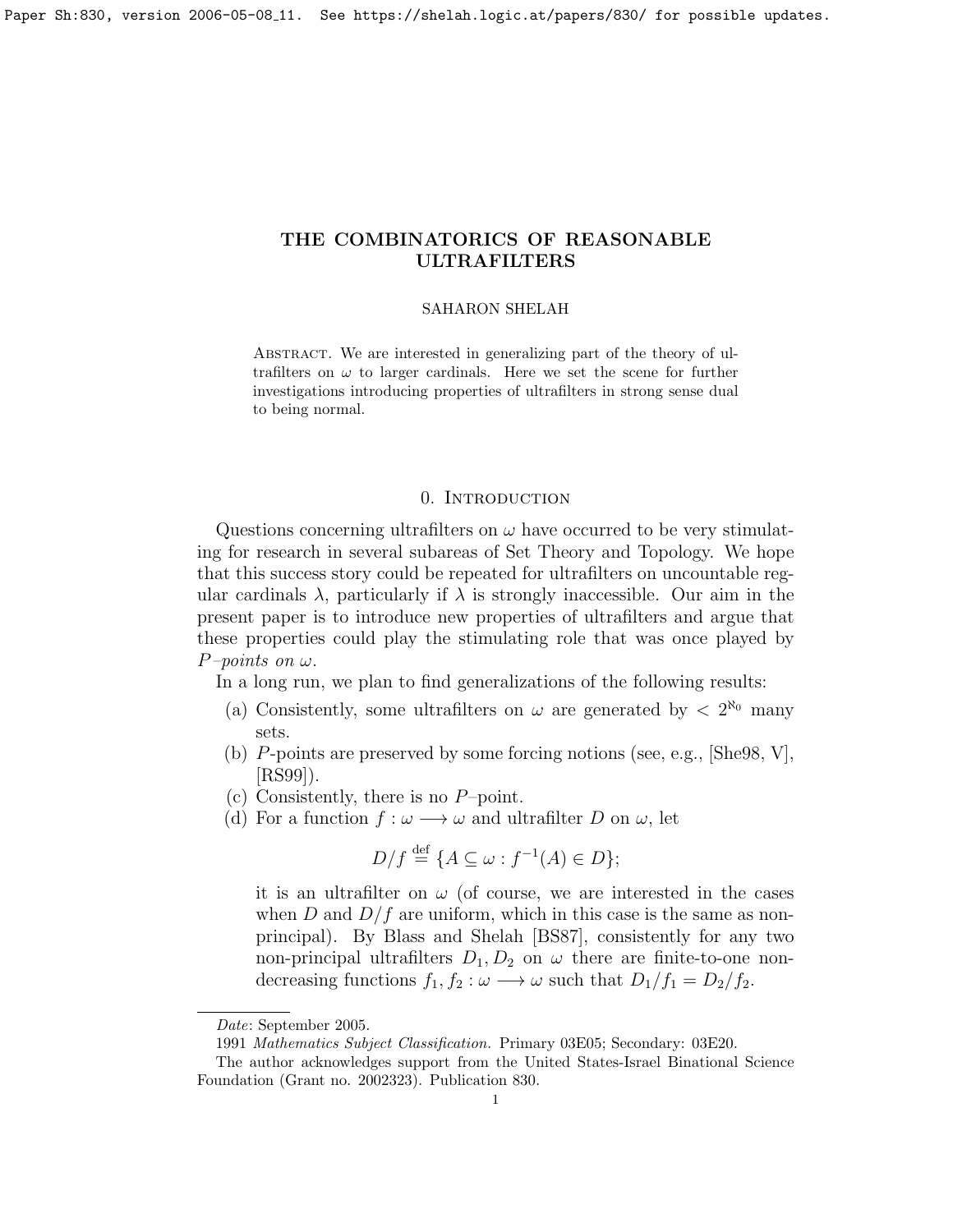(f) For a significant family of forcing notions built according to the scheme of creatures of [\[RS99\]](#page-22-0) we may consider an appropriate filter, i.e., if  $\langle p_{\alpha} : \alpha < \omega_1 \rangle$  is  $\leq^*$ -increasing it may define an ultrafilter (see [\[RS99,](#page-22-0)  $\S5,6$ ]) which is not necessarily generated by  $\aleph_1$ -sets, so we may ask on this.

There are many works on normal ultrafilters; their parallel on  $\omega$  are Ramsey ultrafilters. Now, every Ramsey ultrafilter on  $\omega$  is a P-point but there are P-points of very different characters, e.g., P-point with no Ramsey ultrafilter below. Gitik [\[Git81\]](#page-22-2) has investigated generalizations of P-points for normal ultrafilters. But this paper goes in a different direction (which up to recently I have not considered to be fruitful) and we restrict our attention to ultrafilters which are very non-normal — the weakly reasonable ultrafilters. What is a weakly reasonable ultrafilter on  $\lambda$ ? It is a uniform ultrafilter on a regular cardinal  $\lambda$  which does not contain some club of  $\lambda$  and such that this property is preserved if we divide it by a non-decreasing  $f : \lambda \longrightarrow \lambda$ with unbounded range (see Definition [1.4](#page-3-0) below).

We also want that our ultrafilters generalize P–points on  $\omega$  and in the second section we introduce reasonable and very reasonable ultrafilters. The property defining P–points is that countable families of sets from the ultrafilter have pseudo-intersections in the ultrafilter. We modify this property so that we involve some description of how the considered ultrafilter is generated, and we postulate that the generating systems are suitably directed. This is a replacement for the existence of pseudo-intersections and it is the essence of Definition [2.5\(](#page-0-0)4,5). The third section shows that the number of generating systems (of our type) for somewhat reasonable ultrafilters cannot be too small. We conclude the paper with a section listing open problems and describing further research.

Notation: Our notation is rather standard and compatible with that of classical textbooks (like Jech [\[Jec03\]](#page-22-3)). In forcing we keep the older convention that a stronger condition is the larger one. (However, in the present paper we use forcing notions only for combinatorial constructions and almost every mention of forcing just means that we a dealing with a transitive reflexive relation  $\mathbb{P} = (\mathbb{P}, \leq_{\mathbb{P}}).$ 

- (1) Ordinal numbers will be denoted be the lower case initial letters of the Greek alphabet  $(\alpha, \beta, \gamma, \delta ...)$  and also by i, j (with possible suband superscripts).
- (2) Cardinal numbers will be called  $\kappa, \lambda, \mu; \lambda$  will be always assumed to be a regular uncountable cardinal (we may forget to mention it).
- (3)  $D, U$  will denote filters on  $\lambda$ ,  $G, G^*, G^*_{\ell}$  will be subsets of specific partial orders used to generate filters on  $\lambda$ .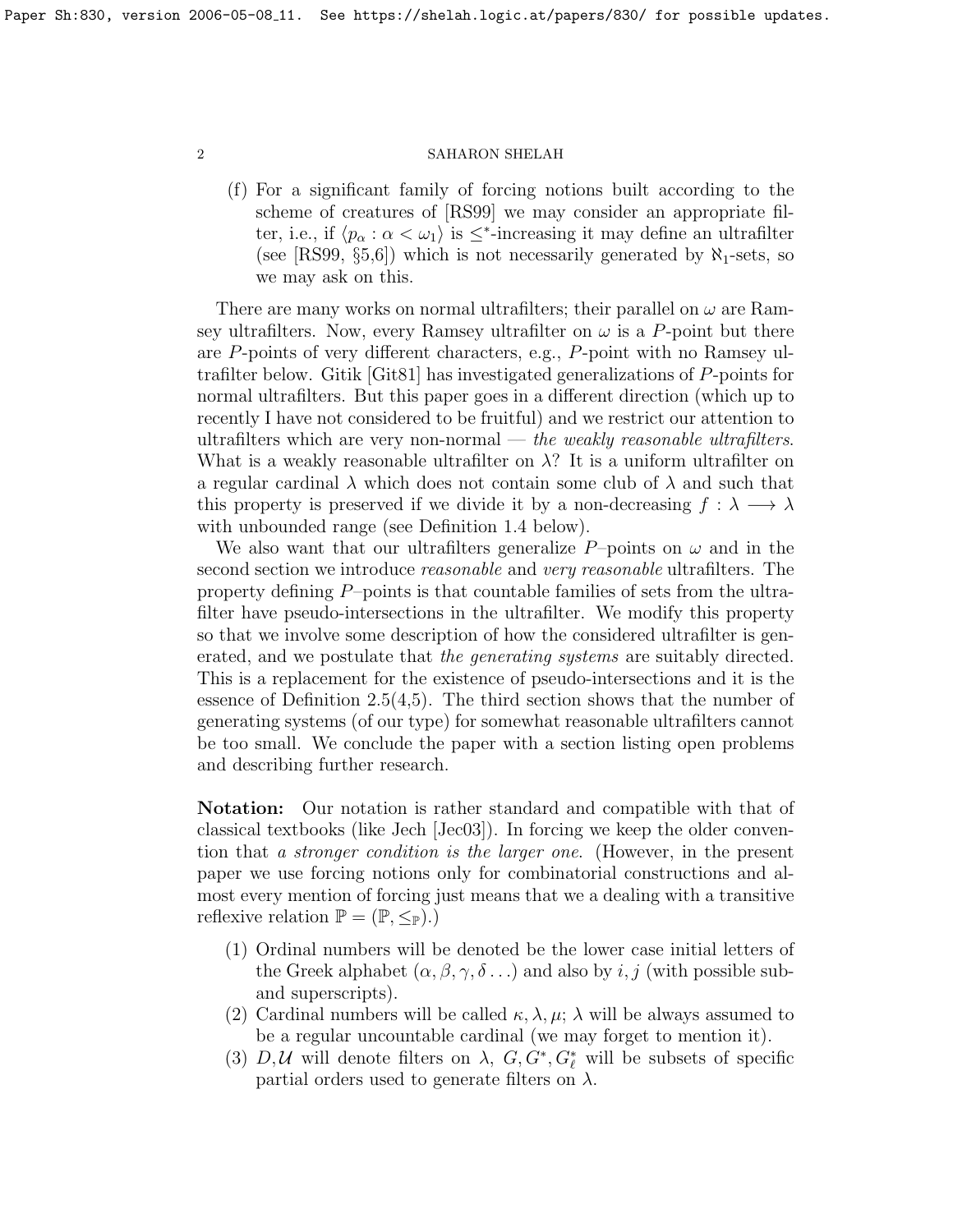(4) A bar above a letter denotes that the object considered is a sequence; usually  $\bar{X}$  will be  $\langle X_i : i < \zeta \rangle$ , where  $\zeta$  is the length  $lh(\bar{X})$  of  $\bar{X}$ . Sometimes our sequences will be indexed by a set of ordinals, say  $S \subseteq \lambda$ , and then  $\overline{X}$  will typically be  $\langle X_{\delta} : \delta \in S \rangle$ .

**Definition 0.1.** A dominating family in  $\lambda \lambda$  is a family  $\mathcal{F} \subseteq \lambda \lambda$  such that

$$
(\forall g \in {}^{\lambda}\lambda)(\exists f \in \mathcal{F})(\exists \alpha < \lambda)(\forall \beta > \alpha)(g(\beta) < f(\beta)).
$$

The  $\lambda$ -dominating number  $\mathfrak{d}_{\lambda}$  is defined as

 $\mathfrak{d}_{\lambda} = \min \{ \Vert \mathcal{F} \Vert : \mathcal{F} \subseteq {}^{\lambda} \lambda \text{ is a dominating family in } {}^{\lambda} \lambda \}$ .

A club–dominating family in  $\lambda \lambda$  is a family  $\mathcal{F} \subseteq \lambda \lambda$  such that

$$
(\forall g \in {}^{\lambda}\lambda)(\exists f \in \mathcal{F}) (\{\beta < \lambda : g(\beta) \ge f(\beta)\}\text{ is non-stationary in }\lambda).
$$

The cl( $\lambda$ )–dominating number  $\mathfrak{d}_{cl}(\lambda)$  is defined as

$$
\mathfrak{d}_{\mathrm{cl}}(\lambda)=\min\big\{\|\mathcal{F}\|:\mathcal{F}\subseteq {}^{\lambda}\lambda\text{ is a}\mathrm{cl}(\lambda)-dominating family\text{ in }{}^{\lambda}\lambda\big\}.
$$

On  $\mathfrak{d}_{\lambda}, \mathfrak{d}_{\text{cl}}(\lambda)$  see, e.g., in Cummings and Shelah [\[CS95\]](#page-22-4).

**Acknowledgment:** I thank Tomek Bartoszyński and Andrzej Rosłanowski for stimulating discussions.

# 1. Weakly reasonable ultrafilters

In Definition [1.4\(](#page-3-0)1) we formulate the main property of ultrafilters on  $\lambda$  which is of interest to us: being a weakly reasonable ultrafilter. In the spectrum of all ultrafilters, weakly reasonable ultrafilters are at the opposite end to the one occupied by normal ultrafilters. We show that there exist (in ZFC) weakly reasonable ultrafilters (see [1.10\)](#page-6-0) and we also give some properties of such ultrafilters.

**Definition 1.1.** For a cardinal  $\lambda$ ,

- (a) ulf( $\lambda$ ) is the set of all ultrafilters on  $\lambda$ ,
- (b) uuf( $\lambda$ ) is the family of all uniform ultrafilters on  $\lambda$ ,
- (c) if D is an ultrafilter on  $\lambda$  and  $f \in {}^{\lambda} \lambda$ , then

$$
D/f \stackrel{\text{def}}{=} \{ A \subseteq \lambda : f^{-1}(A) \in D \}.
$$

Let us note that in the literature  $D/f$  is also denoted by  $f(D)$  or  $f_*(D)$ and it is called the *image* or the projection of the ultrafilter  $D$  by  $f$ . We use the quotient notation and terminology because we will deal mostly with  $D/C$ , where:

**Definition 1.2.** Assume D is an ultrafilter on  $\lambda$ .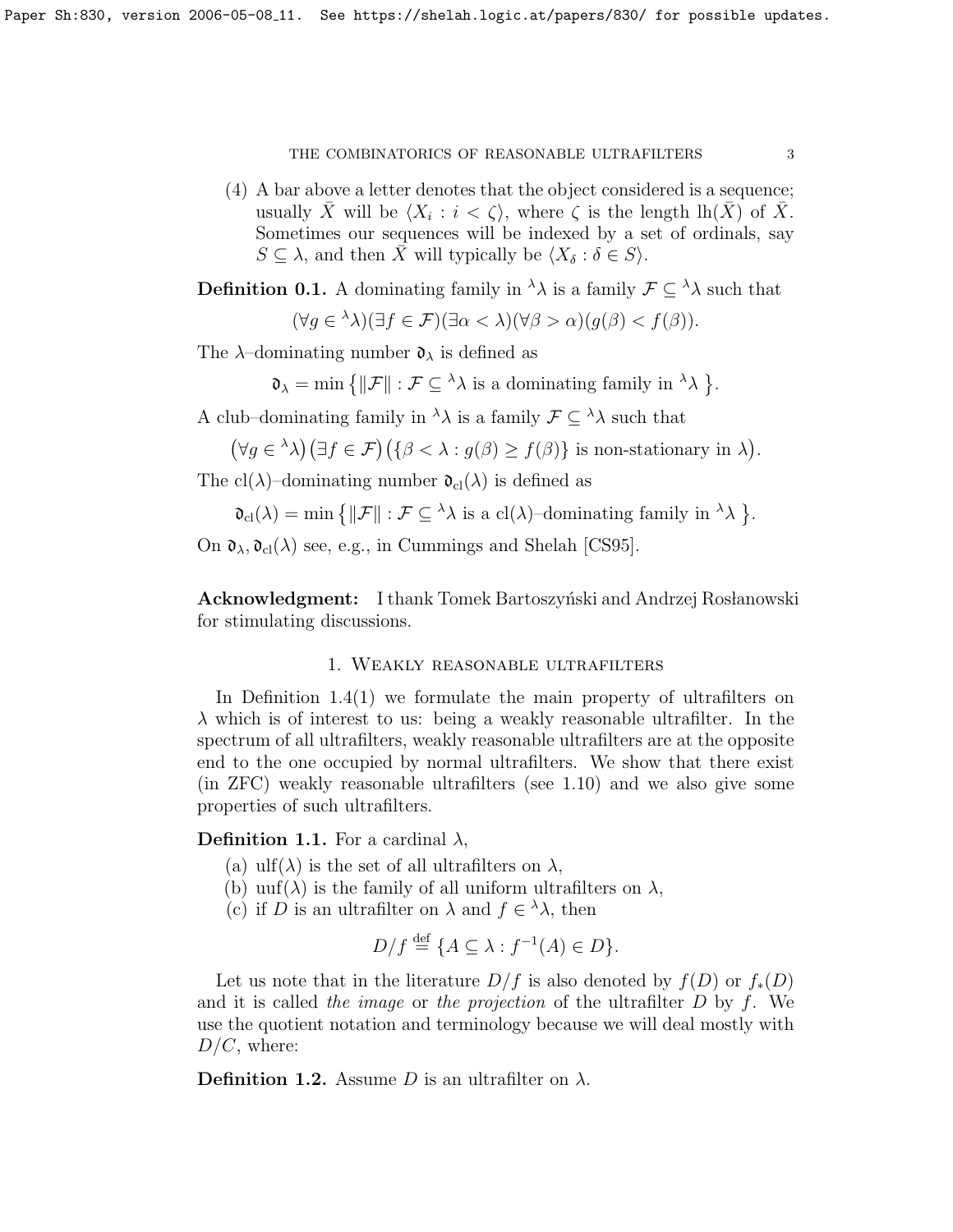(1) If E is an equivalence relation on  $\lambda$ , then  $f_E \in \lambda \lambda$  is defined by

$$
f_E(\alpha) = \sup \Big( \{ \beta < \alpha : \beta = \min(\beta/E) < \min(\alpha/E) \} \Big),
$$

and  $D/E$  is  $D/f_E$ . (Here,  $\alpha/E$  stands for the E–equivalence class of  $\alpha$ .)

(2) For a club C of  $\lambda$  let  $E_C$  be the following equivalence relation on  $\lambda$ :

 $\alpha E_C \beta$  iff  $(\forall \gamma \in C)(\alpha < \gamma \Leftrightarrow \beta < \gamma)$ 

(so  $E_C$  is the equivalence relation determined by the partition of  $\lambda$ into intervals  $[\xi, \zeta)$  for consecutive members  $\xi < \zeta$  of  $C \cup \{0\}$ . Let  $D/C$  be  $D/E_C$ .

(3)  $\mathcal{F}_{\lambda}$  is the family of all non-decreasing unbounded functions from  $\lambda$ to  $\lambda$ .

**Observation 1.3.** Assume that  $\lambda$  is a regular cardinal,  $D \in \text{ulf}(\lambda)$ .

- (1) If  $f : \lambda \longrightarrow \lambda$ , then  $D/f \in \text{ulf}(\lambda)$ .
- (2) If  $f \in \mathcal{F}_{\lambda}$  and D is uniform, then also  $D/f$  is a uniform ultrafilter on λ.
- (3) If C is a club of  $\lambda$  and  $\langle \delta_{\xi} : \xi < \lambda \rangle$  is the increasing enumeration of  $C \cup \{0\}$ , then for a set  $A \subseteq \lambda$ ,
	- $A \in D/C$  if and only if  $\bigcup \{ [\delta_{\xi}, \delta_{\xi+1}) : \xi \in A \} \in D.$

<span id="page-3-0"></span>**Definition 1.4.** Let D be a uniform ultrafilter on  $\lambda$ .

(1) We say that D is weakly reasonable if for every  $f \in \mathcal{F}_{\lambda}$  there is a club C of  $\lambda$  such that

$$
\bigcup \{ [\delta, \delta + f(\delta)) : \delta \in C \} \notin D.
$$

(2) We define a game  $\mathcal{O}_D$  between two players, Odd and Even, as follows. A play of  $\mathcal{O}_D$  lasts  $\lambda$  steps and during a play an increasing continuous sequence  $\bar{\alpha} = \langle \alpha_i : i \langle \lambda \rangle \subseteq \lambda$  is constructed. The terms of  $\bar{\alpha}$  are chosen successively by the two players so that Even chooses the  $\alpha_i$ for even i (including limit stages i where she has no free choice) and Odd chooses  $\alpha_i$  for odd *i*.

Even wins the play if and only if

$$
\bigcup \{ [\alpha_{2i+1}, \alpha_{2i+2}) : i < \lambda \} \in D.
$$

<span id="page-3-1"></span>**Observation 1.5.** Let  $D \in \text{uuf}(\lambda)$ . Then the following conditions are equivalent:

(A) D is weakly reasonable,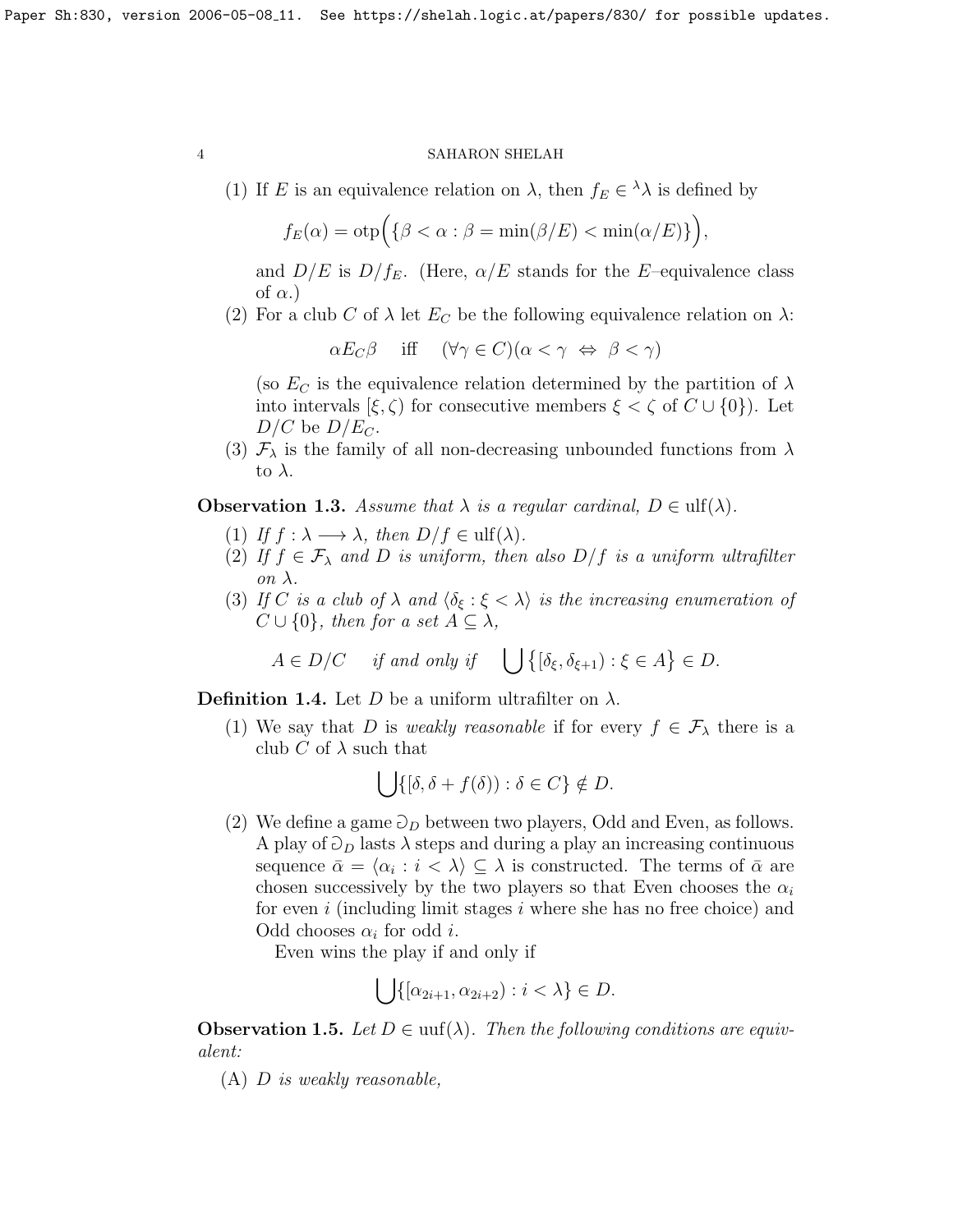(B) for every increasing continuous sequence  $\langle \delta_{\xi} : \xi < \lambda \rangle \subseteq \lambda$  there is a club  $C^*$  of  $\lambda$  such that

$$
\bigcup \big\{ [\delta_{\xi}, \delta_{\xi+1}) : \xi \in C^* \big\} \notin D,
$$

(C) for every club C of  $\lambda$  the quotient  $D/C$  does not extend the filter generated by clubs of  $\lambda$ .

<span id="page-4-0"></span>**Proposition 1.6.** Assume  $D \in \text{uuf}(\lambda)$ .

- (1) If  $\lambda$  is strongly inaccessible and Odd has a winning strategy in  $\mathcal{D}_D$ , then D is not weakly reasonable.
- (2) If D is not weakly reasonable, then Odd has a winning strategy in the game  $\mathcal{D}_D$ .
- (3) In part (1) instead " $\lambda$  is strongly inaccessible", it suffices to assume  $\diamondsuit^*_\lambda.$

*Proof.* (1) Suppose towards contradiction that  $\lambda$  is strongly inaccessible, Odd has a winning strategy st in the game  $\partial_D$  but D is weakly reasonable. By induction on  $\varepsilon < \lambda$  choose an increasing continuous sequence  $\langle N_{\varepsilon} : \varepsilon < \lambda \rangle$ of elementary submodels of  $\mathcal{H}(\lambda^{++})$  so that for each  $\varepsilon$ :

- (a)  $N_{\varepsilon} \prec (\mathcal{H}(\lambda^{++}), \in, <^*)$ ,  $||N_{\varepsilon}|| < \lambda$ ,  $N_{\varepsilon} \cap \lambda \in \lambda$ ,
- (b)  $^{\varepsilon}N_{\varepsilon+1} \subseteq N_{\varepsilon+1}$ ,
- (c)  $\langle N_{\zeta} : \zeta \leq \varepsilon \rangle \in N_{\varepsilon+1},$
- (d) st,  $\lambda$ , D belong to  $N_0$ .

Let  $\delta_{\varepsilon} = N_{\varepsilon} \cap \lambda$  (for  $\varepsilon < \lambda$ ). Then  $\langle \delta_{\varepsilon} : \varepsilon < \lambda \rangle$  is an increasing continuous sequence of limit ordinals. Let  $f(\alpha) = \delta_{\alpha+1}$  for  $\alpha < \lambda$ , so  $f \in \mathcal{F}_{\lambda}$ .

Since D is a weakly reasonable ultrafilter, there is a club C of  $\lambda$  such that

$$
\bigcup \{ [\delta, \delta + f(\delta)) : \delta \in C \} \notin D.
$$

Let

 $C^* = \{\varepsilon \in C : \varepsilon = \delta_{\varepsilon} \text{ is a limit ordinal }\}$ 

(it is a club of  $\lambda$ ). Then for  $\varepsilon \in C^*$  we have  $[\delta_{\varepsilon}, \delta_{\varepsilon+1}) \subseteq [\varepsilon, \varepsilon + f(\varepsilon))$  and hence

$$
\bigcup \{ [\delta_{\varepsilon}, \delta_{\varepsilon + 1}) : \varepsilon \in C^* \} \notin D.
$$

Let us define a strategy st' for Even in the game  $\mathfrak{O}_D$  as follows. For an even ordinal  $i < \lambda$ , in the *i*-th move of a play, if  $\langle \alpha_j : j < i \rangle$  has been played so far then Even plays

$$
\alpha_i = \begin{cases} \sup\{\alpha_j : j < i\} \\ \min\{\varepsilon \in C^* : (\forall j < i)(\alpha_j < \varepsilon)\} & \text{otherwise.} \end{cases}
$$

Now consider a play  $\langle \alpha_i : i \langle \lambda \rangle$  in which Even uses the strategy st' and Odd plays according to st. Then for each  $i < \lambda$  we have  $\alpha_{2i} \in C^*$  and thus  $\alpha_{2i} = \delta_{\alpha_{2i}} \in N_{\alpha_{2i}+1}$ , and also  $\{\alpha_j : j < 2i\} \subseteq \alpha_{2i} \subseteq N_{\alpha_{2i}+1}$ . Since the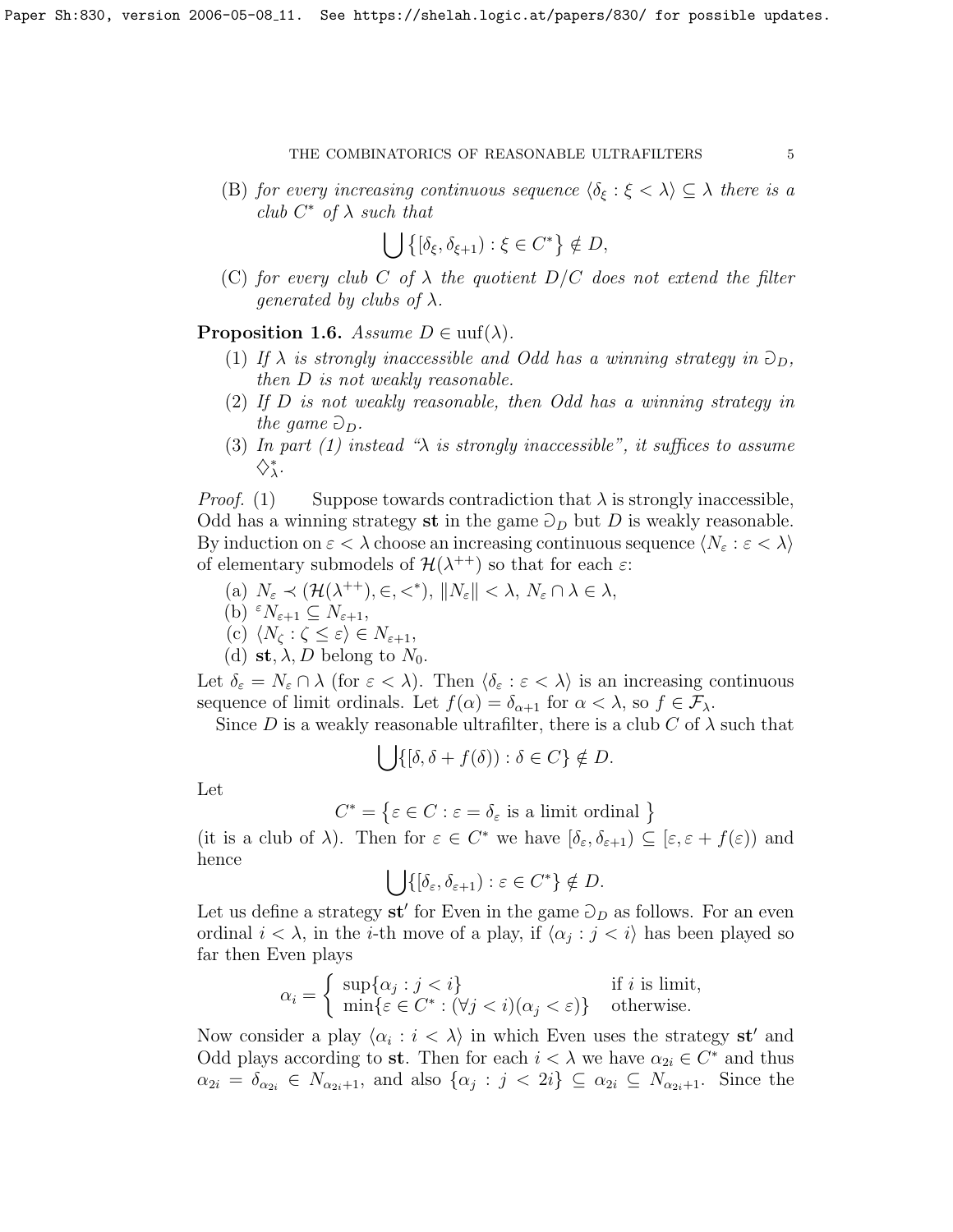model  $N_{\alpha_{2i}+1}$  is closed under forming sequences of length  $\alpha_{2i}+1$  (by (b)), we conclude that  $\langle \alpha_j : j \leq 2i \rangle \in N_{\alpha_{2i}+1}$ . Since  $st \in N_0 \prec N_{\alpha_{2i}+1}$ , clearly  $\alpha_{2i+1} \in N_{\alpha_{2i}+1} \cap \lambda$  and therefore  $\alpha_{2i+1} < \delta_{\alpha_{2i}+1}$ . Hence

$$
\bigcup \{ [\alpha_{2i}, \alpha_{2i+1}) : i < \lambda \} \subseteq \bigcup \{ [\delta_{\alpha_{2i}}, \delta_{\alpha_{2i}+1}) : i < \lambda \} \subseteq
$$
  

$$
\bigcup \{ [\delta_{\varepsilon}, \delta_{\varepsilon+1}) : \varepsilon \in C^* \} \notin D.
$$

But st is a winning strategy for Odd, so he wins the play and

$$
\bigcup \{ [\alpha_{2i+1}, \alpha_{2i+2}) : i < \lambda \} \notin D,
$$

a contradiction.

(2) Suppose that  $D \in \text{uuf}(\lambda)$  is not weakly reasonable. Then we may find  $f \in \mathcal{F}_{\lambda}$  such that for every club C of  $\lambda$  we have

$$
\bigcup \{ [\delta, \delta + f(\delta)) : \delta \in C \} \in D.
$$

Let st be a strategy of Odd in  $\mathcal{O}_D$  which instructs him to play as follows. For an odd ordinal  $i = i_0 + 1 < \lambda$ , in the *i*-th move of a play, if  $\langle \alpha_j : j \leq i_0 \rangle$ has been played so far, then Odd plays  $\alpha_i = \alpha_{i_0} + f(\alpha_{i_0}) + 1$ .

We claim that st is a winning strategy for Odd (in  $\mathcal{D}_D$ ). To this end suppose that  $\langle \alpha_j : j \langle \lambda \rangle \subseteq \lambda$  is a result of a play of  $\hat{\Theta}_D$  in which Odd uses the strategy st. Let  $C' = {\alpha_i : i < \lambda \text{ is limit }} -i$  is a club of  $\lambda$ , so by the choice of  $f$  we have

$$
\bigcup \{ [\delta, \delta + f(\delta)) : \delta \in C' \} \in D.
$$

Since  $\bigcup \{ [\delta, \delta + f(\delta)) : \delta \in C' \} \subseteq \bigcup \{ [\alpha_{2i}, \alpha_{\alpha_{2i+1}}) : i \langle \lambda \} \text{ we may now}$ conclude that Odd indeed wins the play.

*Remark* 1.7. Let us note that some assumptions on  $\lambda$  in [1.6\(](#page-4-0)1) are needed. This will be shown in the subsequent paper Ros lanowski and Shelah [\[RS08\]](#page-22-5).

<span id="page-5-0"></span>**Lemma 1.8.** Suppose that  $\lambda$  is a regular uncountable cardinal,  $D \in \text{uuf}(\lambda)$ is a weakly reasonable ultrafilter and  $\langle \beta_i : i \langle \lambda \rangle$  is an increasing continuous sequence of ordinals below  $\lambda$ . Then there is an increasing continuous sequence  $\langle \delta_{\xi} : \xi < \lambda \rangle \subseteq \lambda$  consisting of limit ordinals and such that

$$
\bigcup \{ [\beta_{\delta_{2\xi+1}}, \beta_{\delta_{2\xi+2}}) : \xi < \lambda \} \in D.
$$

*Proof.* It follows from [1.5](#page-3-1) that we may find a club  $C^*$  of  $\lambda$  such that all members of  $C^*$  are limit ordinals and  $\bigcup \{ [\beta_{\xi}, \beta_{\xi+1}) : \xi \in C^* \} \notin D$ . Let  $C^+ = C^* \cup \{\xi + 1 : \xi \in C^*\}$  (clearly it is a club of  $\lambda$ ) and let  $\langle \delta_{\xi} : \xi < \lambda \rangle$ be the increasing enumeration of  $C^+$ . Note that  $C^* = \{\delta_{\xi} : \xi < \lambda \text{ is even }\}$ and, for an even ordinal  $\xi < \lambda$ ,  $\delta_{\xi+1} = \delta_{\xi} + 1$ . Hence

$$
\bigcup \left\{ [\beta_{\delta_{\xi}}, \beta_{\delta_{\xi+1}}) : \xi < \lambda \text{ is even } \right\} = \bigcup \left\{ [\beta_{\delta_{\xi}}, \beta_{\delta_{\xi}+1}) : \xi < \lambda \text{ is even } \right\} = \bigcup \left\{ [\beta_{\zeta}, \beta_{\zeta+1}) : \zeta \in C^* \right\} \notin D
$$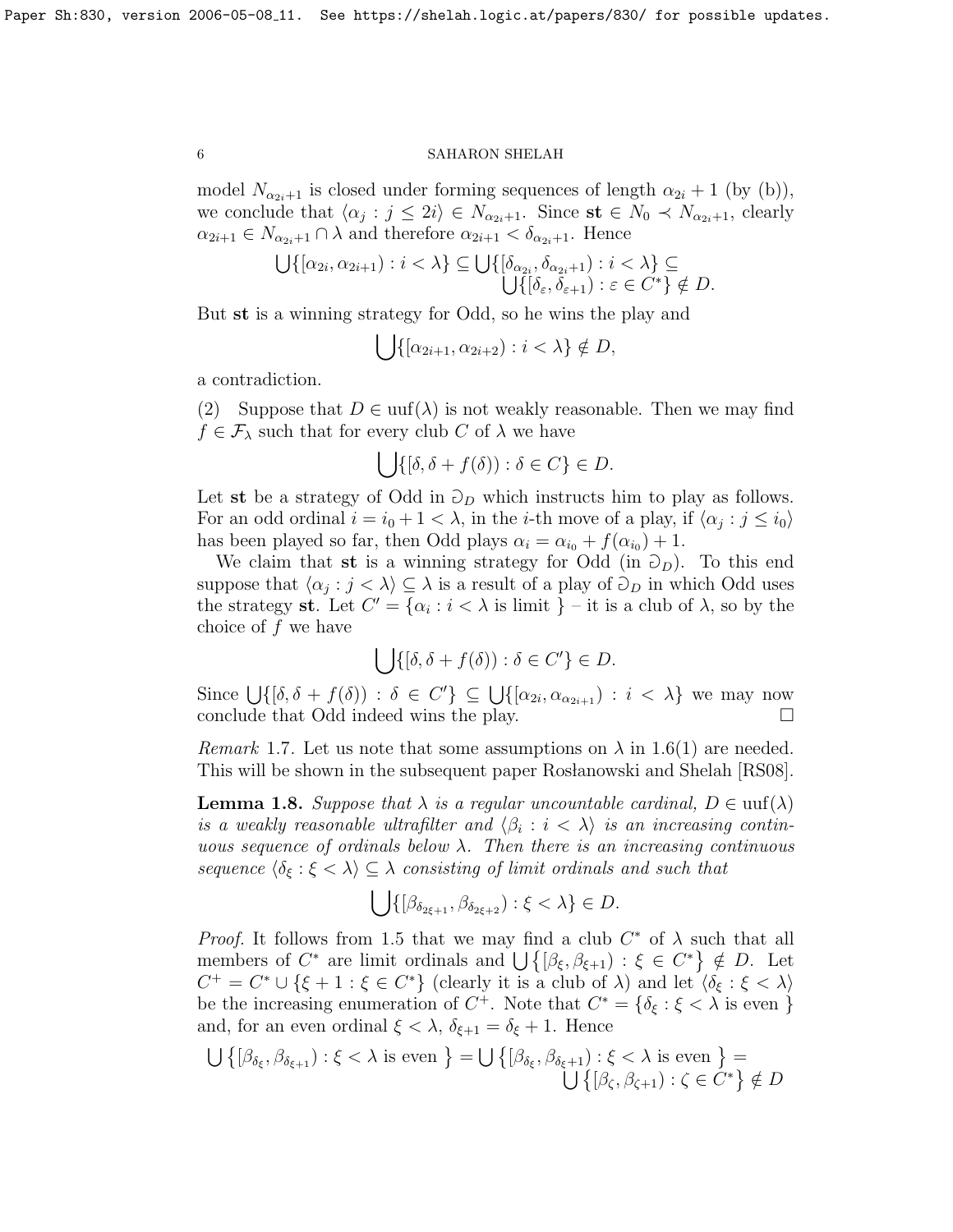Consequently,  $\bigcup \{ [\beta_{\delta_{\xi}}, \beta_{\delta_{\xi+1}}) : \xi < \lambda \text{ is odd } \} \in D.$ 

**Theorem 1.9.** If  $\lambda$  is a regular uncountable cardinal and  $D \in \text{uuf}(\lambda)$  is weakly reasonable, then D is a regular ultrafilter.

*Proof.* Using Lemma [1.8](#page-5-0) we may choose by induction on  $\varepsilon < \lambda$  a sequence  $\langle \bar{\delta}^{\varepsilon} : \varepsilon < \lambda \rangle$  so that

- (a)  $\bar{\delta}^{\varepsilon} = \langle \delta_i^{\varepsilon} : i \langle \lambda \rangle$  is an increasing continuous sequence of nonsuccessor ordinals below  $\lambda$ ,  $\delta_0^{\varepsilon} = 0$ ,
- (b) the set  $A_{\varepsilon} \stackrel{\text{def}}{=} \bigcup \{ \left[ \delta_{2i+1}^{\varepsilon}, \delta_{2i+2}^{\varepsilon} \right] : i < \lambda \}$  belongs to D,

(c) if  $\zeta < \varepsilon$ ,  $i < \lambda$ , then  $\delta_i^{\varepsilon} \in {\delta_j^{\zeta}}$  $\frac{\zeta}{j}$ :  $j < \lambda$  is a limit ordinal or zero }.

For  $\varepsilon < \lambda$  let  $f_{\varepsilon} : A_{\varepsilon} \longrightarrow \lambda$  be such that

$$
\alpha \in [\delta_{2i+1}^\varepsilon, \delta_{2i+2}^\varepsilon) \quad \Rightarrow \quad f_\varepsilon(\alpha) = \delta_{2i+1}^\varepsilon.
$$

Note that

(⊗) if  $\zeta < \varepsilon < \lambda$ ,  $\alpha \in A_{\zeta} \cap A_{\varepsilon}$ , then  $f_{\varepsilon}(\alpha) < f_{\zeta}(\alpha)$ .

[Why? Let  $f_{\zeta}(\alpha) = \delta_{2i+1}^{\zeta}$  (so  $\alpha \in [\delta_{2i+1}^{\zeta}, \delta_{2i+2}^{\zeta})$ ). It follows from (c) that  $f_{\varepsilon}(\alpha) \in {\delta_{i}^{\zeta}}$  $j \in j \leq \lambda$  is a limit ordinal or zero } and hence (since also  $f_{\varepsilon}(\alpha) \leq \alpha$  we may conclude that  $f_{\varepsilon}(\alpha) < f_{\zeta}(\alpha)$ .

For  $\alpha < \lambda$ , let  $w_{\alpha} = \{ \varepsilon < \lambda : \alpha \in A_{\varepsilon} \}$ . It follows from  $(\otimes)$  that (for every  $\alpha < \lambda$ ) the sequence  $\langle f_{\varepsilon}(\alpha) : \varepsilon \in w_{\alpha} \rangle$  is strictly decreasing, so necessarily each  $w_{\alpha}$  is finite. Since  $A_{\varepsilon} \in D$  for each  $\varepsilon < \lambda$  (by (b)), we have shown the regularity of  $D$ .

<span id="page-6-0"></span>**Theorem 1.10.** Let  $\lambda > \aleph_0$  be a regular cardinal. Then there is a uniform weakly reasonable ultrafilter  $D$  on  $\lambda$ .

*Proof.* Let  $\{f_{\varepsilon} : \varepsilon < \mathfrak{d}_{\lambda}\} \subseteq {}^{\lambda} \lambda$  be a dominating family and for  $\varepsilon < \mathfrak{d}_{\lambda}$  let  $C_{\varepsilon}$ be a club of  $\lambda$  such that members of  $C_{\varepsilon}$  are limit ordinals and

$$
(\forall \delta \in C_{\varepsilon})(\forall \alpha < \delta)(f_{\varepsilon}(\alpha) < \delta).
$$

Let  $\langle \alpha_{\varepsilon,i} : i < \lambda \rangle$  be the increasing enumeration of  $C_{\varepsilon}$ .

By induction on  $\varepsilon$  we will choose sets  $E_{\varepsilon}$ ,  $A_{\varepsilon}$  so that for each  $\varepsilon < \mathfrak{d}_{\lambda}$ :

- (a)  $A_{\varepsilon}$  is an unbounded subset of  $\lambda$  and  $E_{\varepsilon} \subseteq C_{\varepsilon}$  is a club of  $\lambda$ ,
- (b)  $A_{\varepsilon} \cap \bigcup \{ [\alpha_{\varepsilon,\gamma}, \alpha_{\varepsilon,\gamma+1}) : \gamma \in E_{\varepsilon} \} = \emptyset,$
- (c) if  $n < \omega, \zeta_0 < \ldots < \zeta_{n-1} < \varepsilon$ , then  $||A_{\varepsilon} \cap \bigcap$  $\bigcap_{i$

So suppose that we have chosen  $A_{\zeta}, E_{\zeta}$  for  $\zeta < \varepsilon < \mathfrak{d}_{\lambda}$  so that the respective reformulations of (a)–(c) hold true. For a finite sequence  $\bar{\zeta} = \langle \zeta_i : i \langle n \rangle$ of ordinals below  $\varepsilon$  let  $A^{\bar{\zeta}} = \bigcap$  $\bigcap_{i \leq n} A_{\zeta_i}$  (note that  $||A^{\overline{\zeta}}|| = \lambda$  by the demand in (c)). Let  $g_{\overline{\zeta}} \in {}^{\lambda} \lambda$  be such that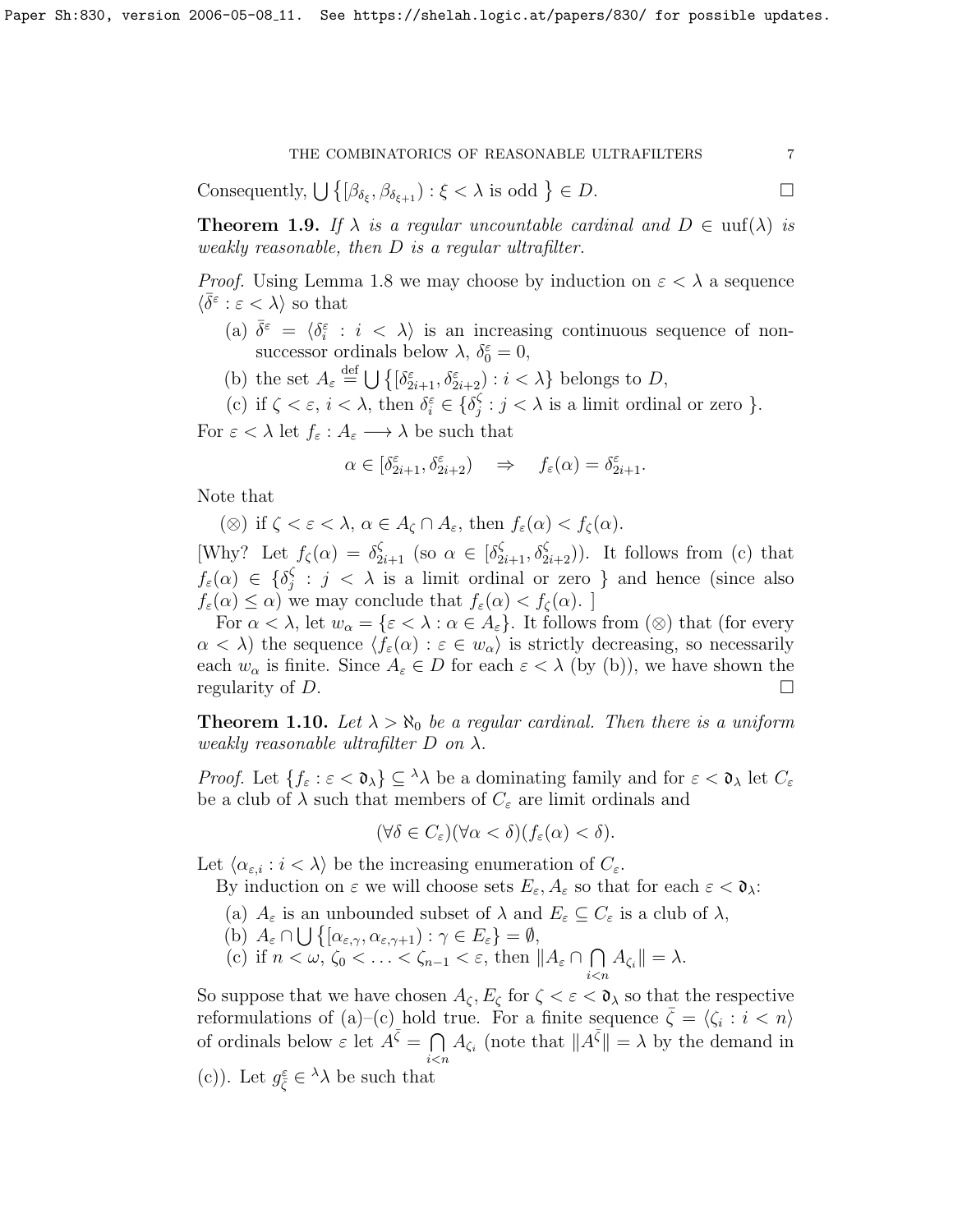$$
(\oplus) \text{ if } \alpha_{\varepsilon,i} \leq \alpha < \alpha_{\varepsilon,i+1}, \text{ then } g_{\bar{\zeta}}^{\varepsilon}(\alpha) = \min\{\delta > \alpha_{\varepsilon,i+1} : [\alpha_{\varepsilon,i+1}, \delta) \cap A^{\bar{\zeta}} \neq \emptyset\}.
$$

The family  $\{g_{\bar{\zeta}}^{\varepsilon} : \bar{\zeta} \in {}^{\omega >}\varepsilon\}$  is a subset of  $\lambda\lambda$  of cardinality  $\leq |\varepsilon| + \aleph_0 < \mathfrak{d}_\lambda$ , so it cannot be a dominating family. Therefore we may pick a function  $h_{\varepsilon} \in {}^{\lambda} \lambda$ such that

$$
(\forall \bar{\zeta} \in {}^{\omega>} \varepsilon)(\exists^{\lambda} \alpha < \lambda)(g_{\bar{\zeta}}^{\varepsilon}(\alpha) < h_{\varepsilon}(\alpha)).
$$

Put

$$
E_{\varepsilon} = \{ \delta < \lambda : \delta = \alpha_{\varepsilon,\delta} \text{ is a limit ordinal and } (\forall \alpha < \delta) (h_{\varepsilon}(\alpha) < \delta) \} \quad \text{and} \quad A_{\varepsilon} = \bigcup \{ [\alpha_{\varepsilon,\gamma+1}, \alpha_{\varepsilon,\delta}) : \gamma < \delta \text{ are successive members of } E_{\varepsilon} \}.
$$

It should be clear that  $E_{\varepsilon}$ ,  $A_{\varepsilon}$  satisfy demands (a), (b).

Let us argue that also condition (c) holds true. Let  $\bar{\zeta} \in \omega >_{\varepsilon}$  and we shall prove that  $A_{\varepsilon} \cap A^{\bar{\zeta}}$  is unbounded in  $\lambda$ . By the choice of  $h_{\varepsilon}$ , the set  $B =$  $\{\alpha < \lambda : g_{\zeta}^{\varepsilon}(\alpha) < h_{\varepsilon}(\alpha)\}\$ is of cardinality  $\lambda$ . Let us fix for a moment  $\alpha \in B$ and let  $i < \lambda$  be such that  $\alpha_{\varepsilon,i} \leq \alpha < \alpha_{\varepsilon,i+1}$ . Let  $\sup(E_{\varepsilon} \cap \alpha_{\varepsilon,i+1}) = \gamma = \alpha_{\varepsilon,\gamma}$ and  $\min(E_{\varepsilon} \setminus \alpha_{\varepsilon,\gamma+1}) = \delta = \alpha_{\varepsilon,\delta}$ . Then  $\gamma, \delta$  are successive members of  $E_{\varepsilon}$ and

$$
\gamma \leq \alpha_{\varepsilon,i} \leq \alpha < \alpha_{\varepsilon,i+1} < \delta.
$$

Hence (by the definition of  $E_{\varepsilon}$  and by  $\alpha \in B$ ) we get

$$
[\alpha_{\varepsilon,i+1},g^\varepsilon_\zeta(\alpha))\subseteq [\alpha_{\varepsilon,i+1},h_\varepsilon(\alpha))\subseteq [\alpha_{\varepsilon,\gamma+1},\alpha_{\varepsilon,\delta})\subseteq A_\varepsilon.
$$

It follows from (⊕) that  $[\alpha_{\varepsilon,i+1}, g_{\overline{\zeta}}^{\varepsilon}(\alpha)) \cap A^{\overline{\zeta}} \neq \emptyset$ , and consequently  $A_{\varepsilon} \cap A^{\overline{\zeta}} \setminus \overline{\zeta}$  $\alpha \neq \emptyset$ . Since  $||B|| = \lambda$  we may now easily conclude that  $||A_{\varepsilon} \cap A^{\overline{\zeta}}|| = \lambda$ , showing that  $A_{\varepsilon}$ ,  $E_{\varepsilon}$  are as required.

After the construction is carried out (and we have the sequence  $\langle E_{\varepsilon}, A_{\varepsilon} \rangle$ :  $\varepsilon < \mathfrak{d}_{\lambda}$ ) we may find a uniform ultrafilter D on  $\lambda$  such that  $\{A_{\varepsilon} : \varepsilon < \mathfrak{d}_{\lambda}\}\subseteq$ D (remember the demand in  $(c)$ ). We claim that D is weakly reasonable. To this end suppose that C is a club of  $\lambda$  and  $\langle \delta_{\xi} : \xi < \lambda \rangle \subseteq \lambda$  is the increasing enumeration of C. By the choice of  $f_{\varepsilon}, C_{\varepsilon}$  (for  $\varepsilon < \mathfrak{d}_{\lambda}$ ) we may find  $\varepsilon < \mathfrak{d}_{\lambda}$  and  $j_0 < \lambda$  such that

$$
(\forall i \geq j_0)(\parallel [\alpha_{\varepsilon,i}, \alpha_{\varepsilon,i+1}) \cap C \parallel > 2).
$$

Let

$$
C^* = \{ \gamma \in E_{\varepsilon} \cap C \setminus j_0 : \gamma = \alpha_{\varepsilon, \gamma} = \delta_{\gamma} \text{ is a limit ordinal } \}
$$

(it is a club of  $\lambda$ ). Since for  $\gamma \in C^*$  we have that  $\alpha_{\varepsilon,\gamma} = \delta_{\gamma} < \delta_{\gamma+1} < \alpha_{\varepsilon,\gamma+1}$ we may easily conclude from (b) that

$$
\bigcup \big\{ [\delta_{\gamma}, \delta_{\gamma+1}) : \gamma \in C^* \big\} \notin D,
$$

completing the proof (remember [1.5\)](#page-3-1).  $\square$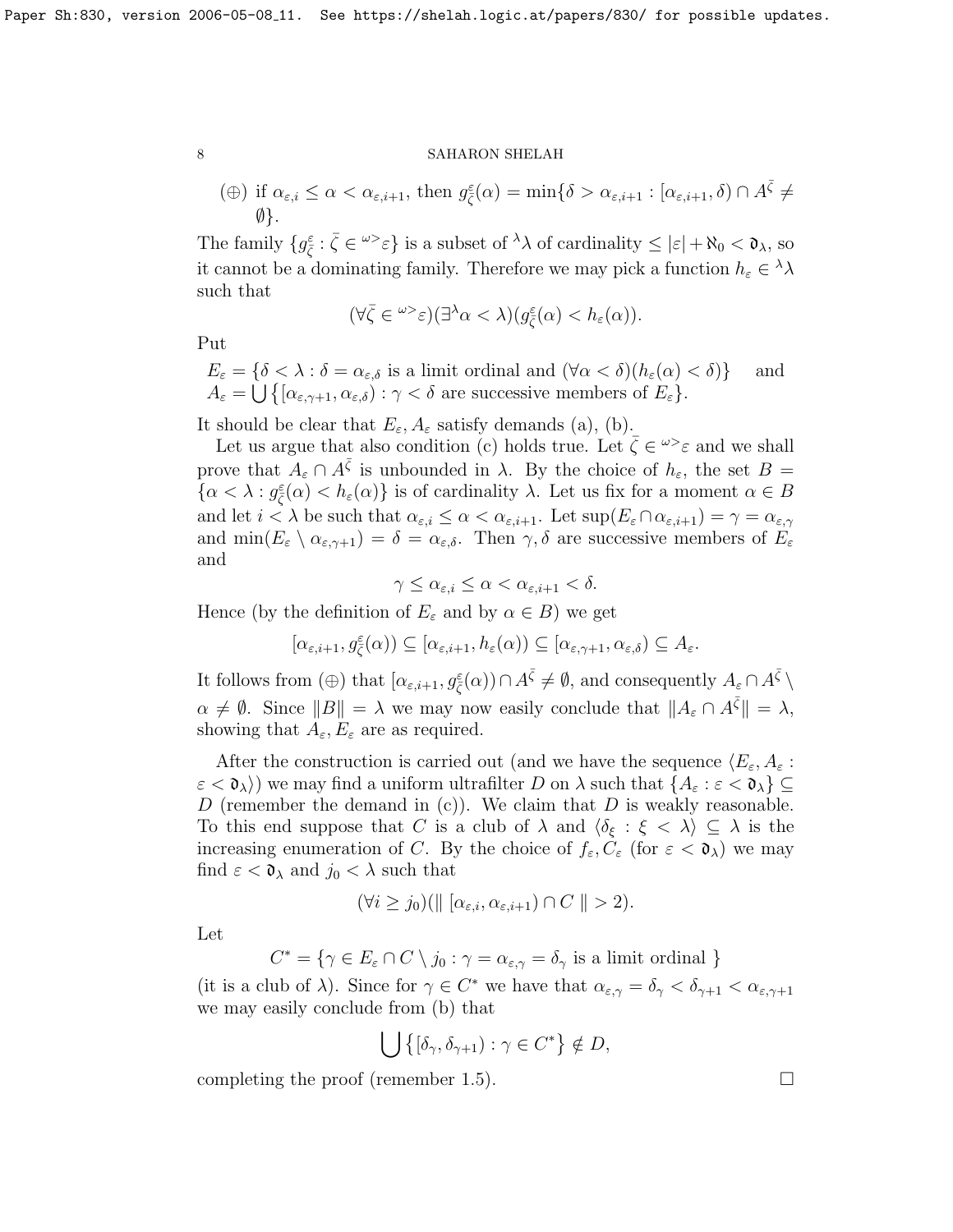# 2. More reasonable ultrafilters

In this section we propose a property of ultrafilters stronger than being weakly reasonable (see Definition [2.5\(](#page-0-0)5)). We believe that the notion of very reasonable ultrafilters is the right re-interpretation of being a P–point in the setting of "very non-normal ultrafilters" on an uncountable regular cardinal  $\lambda$ . We start with describing a forcing notion  $\mathbb{Q}^1_\lambda$  which motivated our choice of generating systems of [2.5.](#page-0-0)

Like before,  $\lambda$  is always assumed to be an uncountable regular cardinal.

**Definition 2.1.** We define a forcing notion  $\mathbb{Q}^1_\lambda$  as follows. **A** condition in  $\mathbb{Q}^1_\lambda$  is a tuple  $p = (\gamma^p, C^p, \overline{\langle Z^p_\delta \rangle})$  $\delta^p : \delta \in C^p \rangle, \langle d_{\delta}^p$  $\delta^p : \delta \in C^p \rangle$ such that

(i)  $\gamma^p$  <  $\lambda$ ,  $C^p$  a club of  $\lambda$  consisting of limit ordinals only, and for  $\delta \in C^p$ :

(ii) 
$$
Z_{\delta}^{p} = \left[\delta, \min (C^{p} \setminus (\delta + 1))\right)
$$
 and

(iii)  $d_{\delta}^p \subseteq \mathcal{P}(Z_{\delta}^p)$  $\binom{p}{\delta}$  is a proper ultrafilter on  $Z_{\delta}^p$  $_{\delta}^{p}.$ 

The order  $\leq_{\mathbb{Q}^1_\lambda} = \leq$  of  $\mathbb{Q}^1_\lambda$  is given by  $p \leq_{\mathbb{Q}^1_\lambda}$ if and only if

(a)  $\gamma^p \leq \gamma^q$ ,  $C^p \cap \gamma^p \subseteq C^q \subseteq C^p$  and (b) if  $\delta < \varepsilon$  are successive members of  $C^q$  (so  $Z^q_\delta = [\delta, \varepsilon)$ ), then  $(\forall A \in d_{\delta}^q)$  $\left(\exists \zeta \in C^p \cap [\delta, \varepsilon)\right) (A \cap Z_{\zeta}^p \in d_{\zeta}^p)$  $_{\zeta}^{p}$ ).

Remark 2.2. The forcing notion  $\mathbb{Q}^1_\lambda$  can be represented according to the framework of [\[RS07,](#page-22-6) §B.5].

**Proposition 2.3.** (1)  $\mathbb{Q}^1_\lambda$  is a partial order,  $\|\mathbb{Q}^1_\lambda\| = 2^{2^{<\lambda}}$ .

- (2) If  $p, q \in \mathbb{Q}^1_\lambda$ ,  $p \leq q$ ,  $\delta < \varepsilon$  are two successive members of  $C^p$ ,  $\delta, \varepsilon \in$  $C^q$ , then  $Z^q_\delta = Z^p_\delta$  $\int_{\delta}^{p}$  and  $d_{\delta}^{q} = d_{\delta}^{p}$ p<br>δ·
- (3)  $\mathbb{Q}^1_{\lambda}$  is  $(<\lambda)$  -complete (so it does not add bounded subsets of  $\lambda$ ).
- (4) If  $p \in \mathbb{Q}_{\lambda}^1$ ,  $A \subseteq \lambda$ , then there is a condition  $q \in \mathbb{Q}_{\lambda}^1$  stronger than p and such that

either  $(\forall \delta \in C^q \setminus \gamma^p)(A \cap Z^q_{\delta} \in d^q_{\delta})$  $\delta^q$ ) or  $(\forall \delta \in C^q \setminus \gamma^p)(A \cap Z^q_{\delta} \notin d^q_{\delta})$  $_{\delta}^{q}).$ 

Proof. (1), (2) Straightforward.

(3) Assume that  $\delta < \lambda$  is a limit ordinal and a sequence  $\langle p_i : i < \delta \rangle \subseteq \mathbb{Q}^1_\lambda$ is  $\leq_{\mathbb{Q}^1_\lambda}$ —increasing. Let E be a uniform ultrafilter on  $\delta$ . Let us put:

- $\gamma = \sup\{\gamma^{p_i} : i < \delta\}, C = \bigcap$  $i<\delta$  $C^{p_i}$ , and for  $\alpha \in C$  let
- $Z_{\alpha} = [\alpha, \min(C \setminus (\alpha + 1))]$  and
- $d_{\alpha} = \{ A \subseteq Z_{\alpha} : \{ i < \delta : A \cap Z_{\alpha}^{p_i} \in d_{\alpha}^{p_i} \} \in E \}.$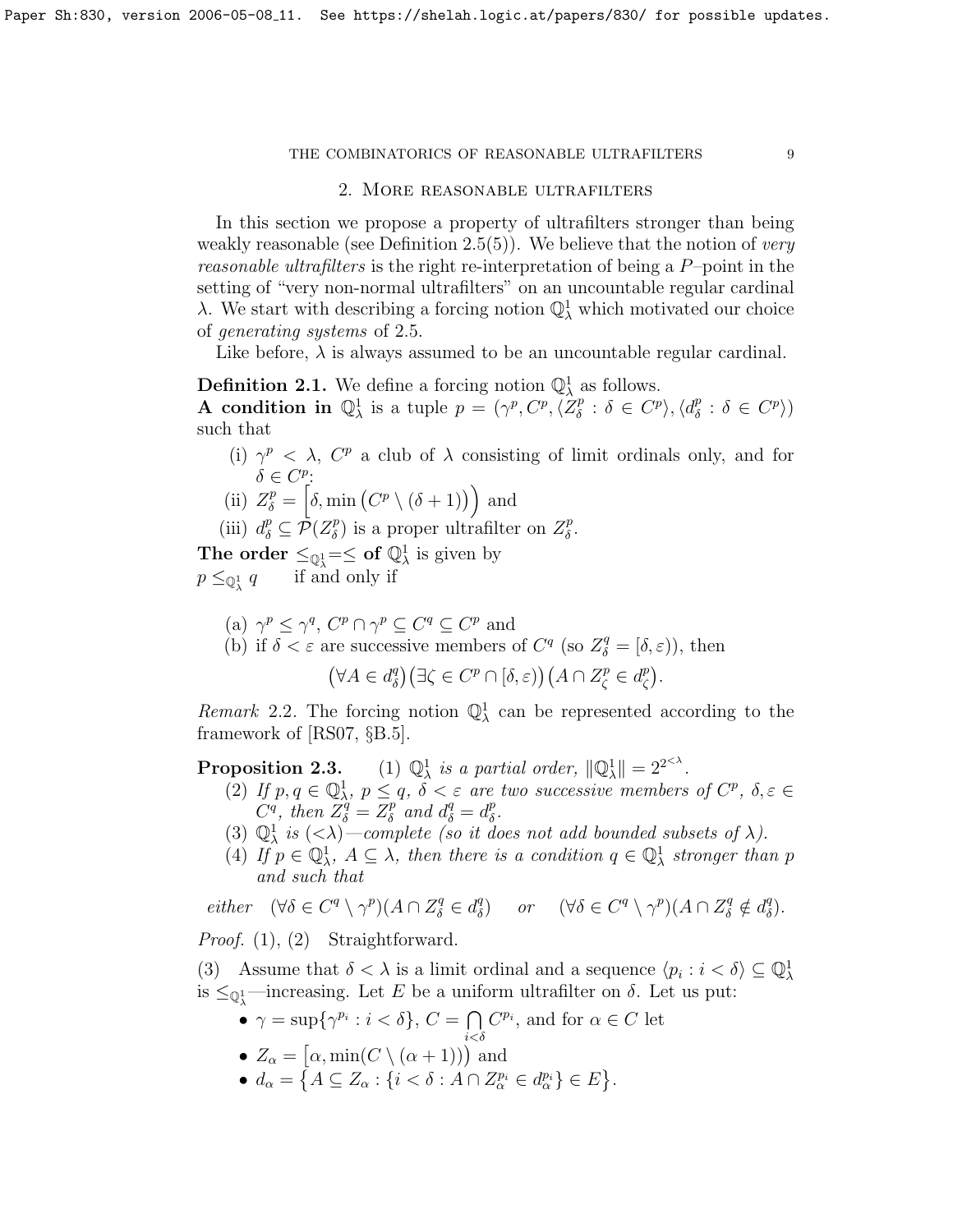It is easy to check that  $p = (\gamma, C, \langle Z_\alpha : \alpha \in C \rangle, \langle d_\alpha : \alpha \in C \rangle)$  belongs to  $\mathbb{Q}^1_\lambda$ and that it is a condition stronger than all  $p_i$  (for  $i < \delta$ ).

(4) Let  $p \in \mathbb{Q}^1_\lambda$  and  $A \subseteq \lambda$ . Just for simplicity we may assume that  $\gamma^p \in C^p$ (as we may always increase  $\gamma^p$ ). Put

$$
Y \stackrel{\text{def}}{=} \{ \alpha \in C^p : A \cap Z_{\alpha}^p \in d_{\alpha}^p \}
$$

and let us consider two cases.

CASE 1: Y is unbounded in  $\lambda$ .

Then we may choose an increasing continuous sequence  $\langle \delta_i : i \langle \lambda \rangle \subseteq C^p$ such that  $\delta_0 = \gamma^p$  and  $(\forall i < \lambda) ([\delta_i, \delta_{i+1}) \cap Y \neq \emptyset)$ . Put

- $\gamma = \gamma^p$ ,  $C = \{\delta_i : i < \lambda\} \cup (C^p \cap \gamma^p)$ ,
- if  $\alpha \in C^p \cap \gamma^p$ , then  $Z_{\alpha} = Z_{\alpha}^p$  and  $d_{\alpha} = d_{\alpha}^p$ ,
- if  $\alpha = \delta_i$ ,  $i < \lambda$ , then  $Z_{\alpha} = [\delta_i, \delta_{i+1}]$  and

$$
d_{\alpha} = \{ B \subseteq Z_{\alpha} : B \cap Z_{\min(Y \setminus \alpha)}^p \in d_{\min(Y \setminus \alpha)}^p \}.
$$

It is straightforward to verify that  $q = (\gamma, C, \langle Z_{\alpha} : \alpha \in C \rangle, \langle d_{\alpha} : \alpha \in \mathbb{C} \rangle)$  $(C)$ )  $\in \mathbb{Q}^1_\lambda$  is a condition stronger than p and it is also clear that  $(\forall \alpha \in \mathbb{Q}^1)$  $C \setminus \gamma^p(A \cap Z_\alpha \in d_\alpha).$ 

CASE 2: Y is bounded in  $\lambda$ .

Then the set  $\lambda \setminus Y$  is unbounded, so we may apply the construction of q from Case 1 replacing Y by its complement  $\lambda \backslash Y$ . It should be clear that the condition q which we will get then satisfies  $(\forall \alpha \in C^q \setminus \gamma^p)(A \cap Z_\alpha^q \notin d_\alpha^q)$ .  $\Box$ 

Remark 2.4. The following discussion presents our motivations for the definitions and concepts presented later in this section.

Suppose that  $G \subseteq \mathbb{Q}^1_\lambda$  is a generic filter over **V**. In **V**[G] we define  $C = \bigcup \{C^p \cap \gamma^p : p \in G\}$  and for  $\alpha \in C$  we let  $d_\alpha = d_\alpha^p$  for some (equivalently: all)  $p \in G$  such that  $\alpha < \gamma^p$  and  $C^p \cap (\alpha, \gamma^p) \neq \emptyset$ . Then C is a club of  $\lambda$ and (for  $\alpha \in C$ )  $d_{\alpha}$  is an ultrafilter on  $[\alpha, \min(C \setminus (\alpha + 1))]$ . Let

$$
D = \left\{ A \in \mathcal{P}(\lambda)^{\mathbf{V}} : (\exists \varepsilon < \lambda) (\forall \alpha > \varepsilon) (A \cap [\alpha, \min(C \setminus (\alpha + 1))) \in d_{\alpha} \right\}.
$$

It follows from [2.3\(](#page-0-0)4) that D is an ultrafilter on the Boolean algebra  $\mathcal{P}(\lambda)^V$ .

Let  $\mathcal{D}$  be a  $\mathbb{Q}^1_\lambda$ -name for the D defined as above. Note that if  $p \in \mathbb{Q}^1_\lambda$ ,  $A \subseteq \lambda$  and  $(\exists \varepsilon < \lambda)(\forall \delta \in C^p \setminus \varepsilon)(A \cap Z_{\delta}^p \in d_{\delta}^p)$  $\mathbb{P}_{\delta}^p$ , then  $p \Vdash_{\mathbb{Q}^1_{\lambda}} "A \in \mathbb{D}^{\mathbb{Z}^N}$ . Plainly, the family  $\{A \subseteq \lambda : p \Vdash_{\mathbb{Q}^1_\lambda}^{\alpha} A \in \mathcal{D}$  " $\}$  is a uniform filter on  $\lambda$ , and, of course, for a generic filter  $G \subseteq \mathbb{Q}_{\lambda}^{1}$  over  $\mathbf{V}$ ,

$$
\mathcal{D}^G = \bigcup \Big\{ \{ A \subseteq \lambda : p \Vdash_{\mathbb{Q}^1_\lambda} \text{`` } A \in \mathcal{D} \text{''} \} : p \in G \Big\}.
$$

**Definition 2.5.** (1) We define a forcing notion  $\mathbb{Q}_{\lambda}^{0}$  as follows.

**A** condition in  $\mathbb{Q}_{\lambda}^{0}$  is a tuple  $p = \overline{(C^{p}, \langle Z_{\delta}^{p} \rangle)}$  $\delta^p : \widehat{\delta} \in C^p \rangle, \langle d_{\delta}^p$  $_{\delta}^{p}$  :  $\delta \in C^{p}$ )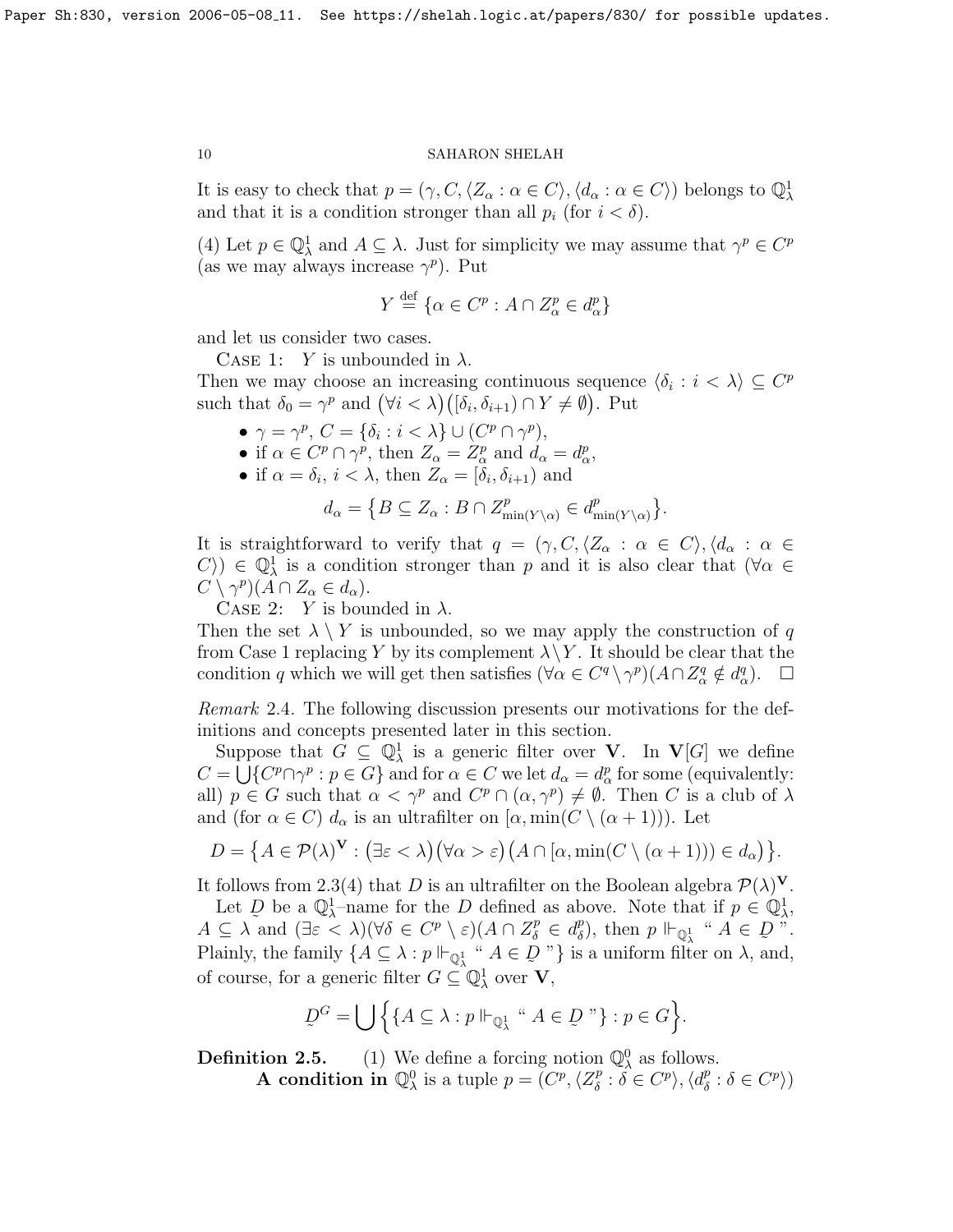$\delta^p : \delta \in C^p \rangle, \langle d_{\delta}^p$  $\delta^p : \delta \in C^p \rangle \in \mathbb{Q}^1_\lambda;$ 

such that  $(0, C^p, \langle Z_{\delta}^p \rangle)$ The order  $\leq_{\mathbb{Q}^0_\lambda} = \leq$  of  $\mathbb{Q}^0_\lambda$  is inherited from  $\mathbb{Q}^1_\lambda$  in a natural way.

(2) We define a relation  $\leq^*_{\mathbb{Q}^0_\lambda} = \leq^*$  on  $\mathbb{Q}^0_\lambda$  as follows:

 $p \leq^* q$  if and only if for some  $\alpha < \lambda$  we have  $(C^p \setminus \alpha, \langle Z_{\delta}^p$  $\delta^p : \delta \in C^p \setminus \alpha \rangle, \langle d^p_\delta \rangle$ 

$$
C^p \setminus \alpha, \langle Z_{\delta}^p : \delta \in C^p \setminus \alpha \rangle, \langle d_{\delta}^p : \delta \in C^p \setminus \alpha \rangle) \leq_{\mathbb{Q}_{\lambda}^0} (C^q \setminus \alpha, \langle Z_{\delta}^q : \delta \in C^q \setminus \alpha \rangle, \langle d_{\delta}^q : \delta \in C^q \setminus \alpha \rangle).
$$

(3) For a condition  $q \in \mathbb{Q}_{\lambda}^0$  we let

$$
\mathrm{fil}(q) \stackrel{\mathrm{def}}{=} \big\{ A \subseteq \lambda : (\exists \varepsilon < \lambda)(\forall \delta \in C^q \setminus \varepsilon)(A \cap Z^q_\delta \in d^q_\delta) \big\},
$$

and for a set  $G^* \subseteq \mathbb{Q}_{\lambda}^0$  we let  $\text{fil}(G^*) \stackrel{\text{def}}{=} \bigcup \{\text{fil}(p) : p \in G^*\}.$  We also define a binary relation  $\leq^0$  on  $\mathbb{Q}^0_\lambda$  by

 $p \leq^0 q$  if and only if  $\text{fil}(p) \subseteq \text{fil}(q)$ .

- (4) We say that an ultrafilter D on  $\lambda$  is reasonable if it is weakly rea-sonable (see [1.4\(](#page-3-0)1)) and there is a directed (with respect to  $\leq^0$ ) set  $G^* \subseteq \mathbb{Q}^0_\lambda$  such that  $D = \text{fil}(G^*)$ . The family  $G^*$  may be called the generating system for D.
- (5) An ultrafilter D on  $\lambda$  is said to be very reasonable if it is weakly reasonable and there is a  $( $\lambda^+$ )-directed (with respect to  $\leq^0$ ) set$  $G^* \subseteq \mathbb{Q}^0_\lambda$  such that  $D = \text{fil}(G^*)$ .

Remark 2.6. Note that  $\|\text{fil}(p)\| = 2^{\lambda}$  whenever  $p \in \mathbb{Q}_{\lambda}^{0}$  is such that all ultrafilters  $d_{\alpha}^{p}$  (for  $\alpha \in C^{p}$ ) are not principal. Thus even if  $D = fil(G^*)$  for some small generating system  $G^* \subseteq \mathbb{Q}^0_\lambda$ , the minimal number of generators for D as a filter may be  $2^{\lambda}$ .

**Observation 2.7.** (1) If  $p \leq^*_{\mathbb{Q}^0_\lambda} q$ , then fil(p)  $\subseteq$  fil(q) (so  $p \leq^0 q$ ).

(2) If a set  $G^* \subseteq \mathbb{Q}^0_\lambda$  is directed with respect to  $\leq^0$ , then fil $(G^*)$  is a filter of subsets of  $\lambda$  containing all co-bounded subsets of  $\lambda$ .

Definition 2.8. Suppose that

(a) X is a non-empty set and e is an ultrafilter on  $X$ ,

(b)  $d_x$  is an ultrafilter on a set  $Z_x$  (for  $x \in X$ ).

We let

$$
\bigoplus_{x \in X}^{e} d_x = \{ A \subseteq \bigcup_{x \in X} Z_x : \{ x \in X : Z_x \cap A \in d_x \} \in e \}.
$$

(Clearly,  $\bigoplus^e$ x∈X  $d_x$  is an ultrafilter on  $\bigcup$ x∈X  $Z_x$ .)

<span id="page-10-0"></span>**Proposition 2.9.** Let  $p, q \in \mathbb{Q}_{\lambda}^0$ . Then the following are equivalent: (a)  $p \leq^0 q$ ,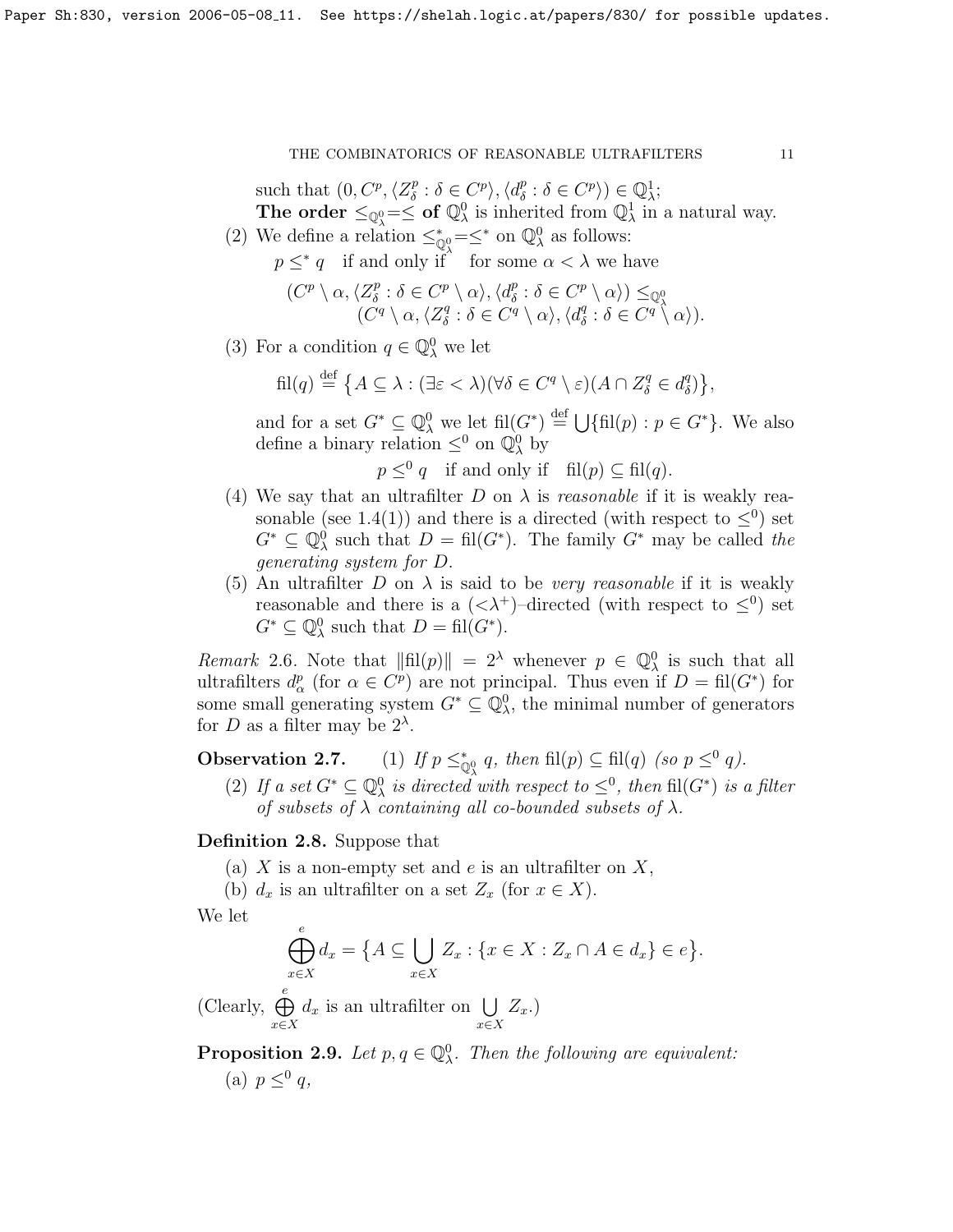(b) there is  $\varepsilon < \lambda$  such that

$$
(\forall \alpha \in C^q \setminus \varepsilon)(\forall A \in d^q_\alpha) (\exists \beta \in C^p)(A \cap Z^p_\beta \in d^p_\beta),
$$

(c) there is  $\varepsilon < \lambda$  such that

if  $\alpha \in C^q \setminus \varepsilon$ ,  $\beta_0 = \sup (C^p \cap (\alpha + 1)), \ \beta_1 = \min (C^p \setminus \min(C^q \setminus$  $(\alpha + 1)$ ),

then there is an ultrafilter e on  $[\beta_0, \beta_1) \cap C^p$  such that

$$
d_{\alpha}^{q} = \{ A \cap Z_{\alpha}^{q} : A \in \bigoplus^e \{ d_{\beta}^{p} : \beta \in [\beta_0, \beta_1) \cap C^p \} \}.
$$

*Proof.* (a)  $\Rightarrow$  (b) Assume towards contradiction that  $p \leq^{0} q$ , but (b) fails. Then we may pick a sequence  $\langle \alpha_{\xi}, A_{\xi} : \xi < \lambda \rangle$  such that for each  $\xi < \lambda$ ,

(i)  $\alpha_{\xi} \in C^q$ ,  $A_{\xi} \in d_{\alpha_{\xi}}^q$ ,

(ii) if 
$$
\xi < \zeta < \lambda
$$
,  $\beta \in C^p \cap \min (C^q \setminus (\alpha_{\xi}+1))$ , then min  $(C^p \setminus (\beta+1)) < \alpha_{\zeta}$ ,  
(iii)  $(\forall \beta \in C^p) (A_{\xi} \cap Z_{\beta}^p \notin d_{\beta}^p)$ .

It follows from (ii) that for every  $\beta \in C^p$  there is at most one  $\xi < \lambda$  such that  $Z_{\beta}^p \cap Z_{\alpha_{\xi}}^q \neq \emptyset$ . Also if  $\beta \in C^p$  and  $Z_{\beta}^p \cap Z_{\alpha_{\xi}}^q \in d_{\beta}^p$ <sup>p</sup><sub>β</sub>, then  $(Z^q_{\alpha_{\xi}} \setminus A_{\xi}) \cap Z^p_{\beta} \in d^p_{\beta}$ p<br>β· Put  $A = \bigcup$ ξ<λ  $A_{\xi}$ . By what we have said above, for all  $\beta \in C^p$  we have  $(\lambda \setminus A) \cap Z_{\beta}^p \in d_{\beta}^p$  $_{\beta}^{p}$ , and hence  $\lambda \setminus A \in fil(p) \subseteq fil(q)$ . This contradicts (i).

(b)  $\Rightarrow$  (c) Assume that (b) holds true as witnessed by  $\varepsilon < \lambda$ . Let  $\alpha \in C^q \backslash \varepsilon$ ,  $\alpha' = \min (C^q \setminus (\alpha + 1)), \beta_0 = \sup (C^p \cap (\alpha + 1)) \text{ and } \beta_1 = \min (C^p \setminus \alpha').$  For  $A \in d^q_\alpha$  put

$$
w(A) = \{ \beta \in [\beta_0, \beta_1) \cap C^p : A \cap Z_{\beta}^p \in d_{\beta}^p \}.
$$

It follows from (b) that  $w(A) \neq \emptyset$ . Plainly  $w(A \cap A') = w(A) \cap w(A')$ for  $A, A' \in d_{\alpha}^q$ , so we may pick an ultrafilter e on  $[\beta_0, \beta_1) \cap C^p$  such that  $\{w(A): A \in d^q_\alpha\} \subseteq e$  . Now it should be clear that

$$
d_{\alpha}^{q} \subseteq \left\{ B \cap Z_{\alpha}^{q} : B \in \bigoplus^e d_{\beta}^{p} : \beta \in [\beta_0, \beta_1) \cap C^p \right\}
$$

and (since clearly  $Z^q_\alpha \in \bigoplus^e \{d^p_\beta\}$  $\beta$  :  $\beta \in [\beta_0, \beta_1) \cap C^p$  the set on the right-hand side is a proper filter on  $Z^q_\alpha$ . Consequently the two sets are equal.

 $(c) \Rightarrow (a)$  Assume that  $(c)$  holds true as witnessed by  $\varepsilon < \lambda$ , and suppose that  $A \in \text{fil}(p)$ . Pick  $\varepsilon' < \lambda$  such that  $\varepsilon < \varepsilon'$  and

$$
(\forall \beta \in C^p \setminus \varepsilon') (A \cap Z_{\beta}^p \in d_{\beta}^p).
$$

Suppose  $\alpha \in C^q \setminus (\min(C^p \setminus \varepsilon') + 1)$  and let  $\beta_0 = \sup (C^p \cap (\alpha + 1)),$  $\beta_1 = \min (C^p \setminus \min(C^q \setminus (\alpha + 1)))$ . Let e be an ultrafilter on  $[\beta_0, \beta_1) \cap C^p$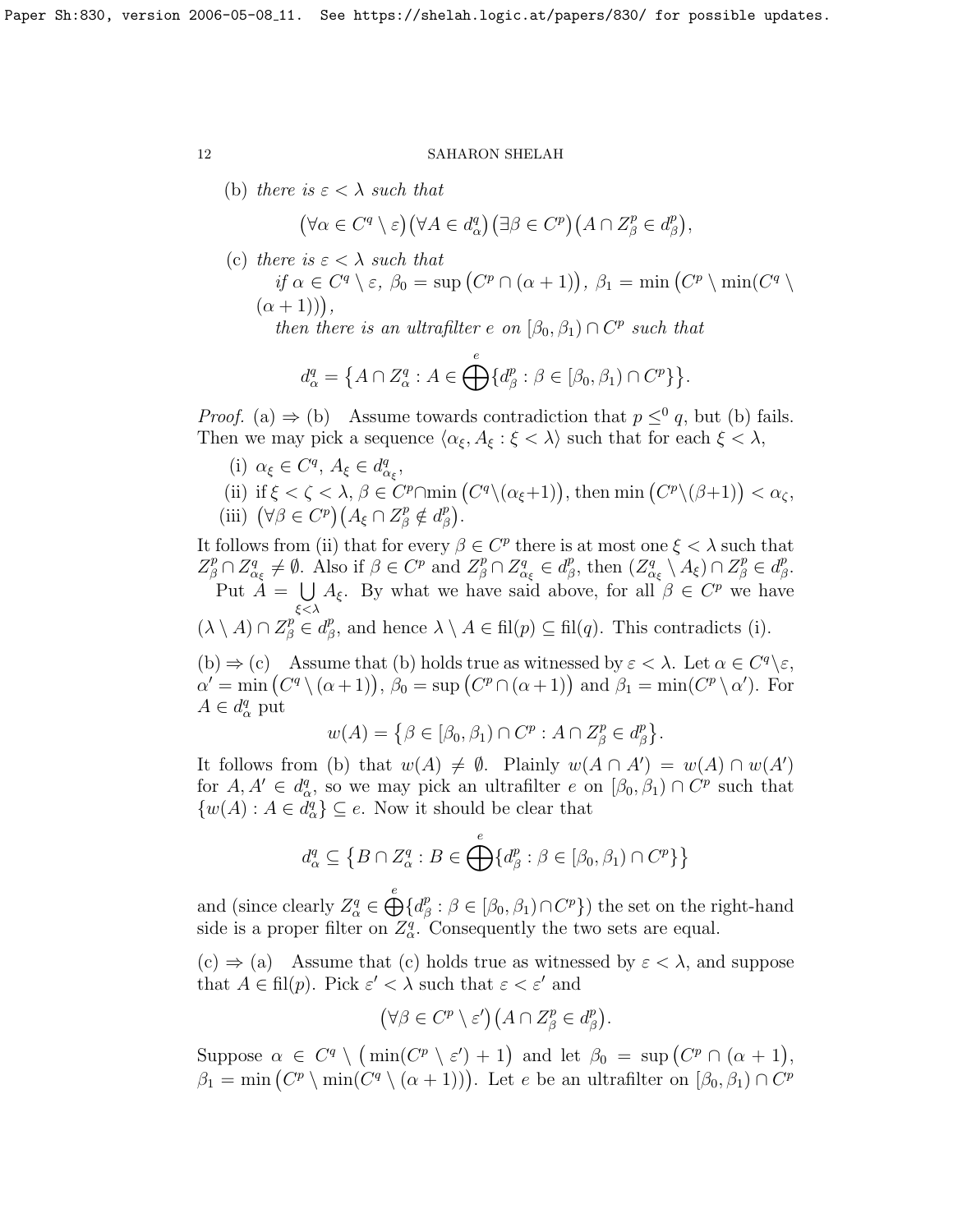such that

$$
d_{\alpha}^{q} = \{ B \cap Z_{\alpha}^{q} : B \in \bigoplus^e \{ d_{\beta}^{p} : \beta \in [\beta_0, \beta_1) \cap C^p \} \}.
$$

Note that  $\beta_0 \geq \varepsilon'$  and hence  $A \cap Z_\beta^p \in d_\beta^p$  $_{\beta}^{p}$  for all  $\beta \in [\beta_0, \beta_1) \cap C^p$ . Consequently

$$
A \cap [\beta_0, \beta_1) \in \bigoplus^e \{d^p_\beta : \beta \in [\beta_0, \beta_1) \cap C^p\}
$$

and therefore also

$$
A \cap Z_{\alpha}^{q} = (A \cap [\beta_0, \beta_1)) \cap Z_{\alpha}^{q} \in d_{\alpha}^{q}.
$$

Now we easily conclude that  $A \in \text{fil}(q)$ .

**Definition 2.10.** Let  $p \in \mathbb{Q}_{\lambda}^0$ . Suppose that  $X \in [C^p]^{\lambda}$  and  $C \subseteq C^p$  is a club of  $\lambda$  such that

if  $\alpha < \beta$  are successive elements of C, then  $|[\alpha, \beta) \cap X| = 1$ .

(In this situation we say that p is restrictable to  $\langle X, C \rangle$ .) We define the restriction of p to  $\langle X, C \rangle$  as an element  $q = p \upharpoonright \langle X, C \rangle \in \mathbb{Q}_{\lambda}^0$  such that  $C^q = C$ , and if  $\alpha < \beta$  are successive elements of  $C, x \in [\alpha, \beta] \cap X$ , then  $Z_{\alpha}^{q} = [\alpha, \beta)$  and  $d_{\alpha}^{q} = \{A \subseteq Z_{\alpha}^{q} : A \cap Z_{x}^{p} \in d_{x}^{p}\}.$ 

**Proposition 2.11.** (1) Assume that  $G^* \subseteq \mathbb{Q}_{\lambda}^0$  is  $\leq^0$ -directed and  $\leq^0$ downward closed,  $p \in G^*$ ,  $X \in [C^p]^\lambda$  and  $C \subseteq C^p$  is a club of  $\lambda$  such that p is restrictable to  $\langle X, C \rangle$ . If  $\bigcup$ x∈X  $Z_x^p \in fil(G^*), \ then$  $p\restriction \langle X, C\rangle \in G^*$ .

(2) If  $G^* \subseteq \mathbb{Q}^0_\lambda$  is  $\leq^0$ -directed and  $||G^*|| \leq \lambda$ , then  $G^*$  has a  $\leq^0$ -upper bound. (Hence, in particular,  $\mathrm{fil}(G^*)$  is not an ultrafilter.)

*Proof.* (1) Suppose that  $G^*, p, X, C$  are as in the assumptions and  $\bigcup Z_x^p \in$ fil(G<sup>\*</sup>). Since G<sup>\*</sup> is  $\leq^0$ -directed (and  $p \in G^*$ ) we may pick  $r \in G^*$  such that  $p \leq^0 r$  and  $\bigcup$ x∈X  $Z_x^p \in \text{fil}(r)$ . We are going to show that  $q \stackrel{\text{def}}{=} p \restriction \langle X, C \rangle \leq^0 r$ (which will imply that  $q \in G^*$  as  $G^*$  is downward closed). Since U  $Z_x^p \in \text{fil}(r)$ , there is  $\varepsilon < \lambda$  such that

x∈X

$$
(\forall \alpha \in C^r \setminus \varepsilon) \big(\bigcup_{x \in X} Z_x^p \cap Z_\alpha^r \in d_\alpha^r\big)
$$

and

$$
(\alpha \in C^r \setminus \varepsilon)(\forall A \in d^r_\alpha) (\exists \beta \in C^p)(A \cap Z^p_\beta \in d^p_\beta)
$$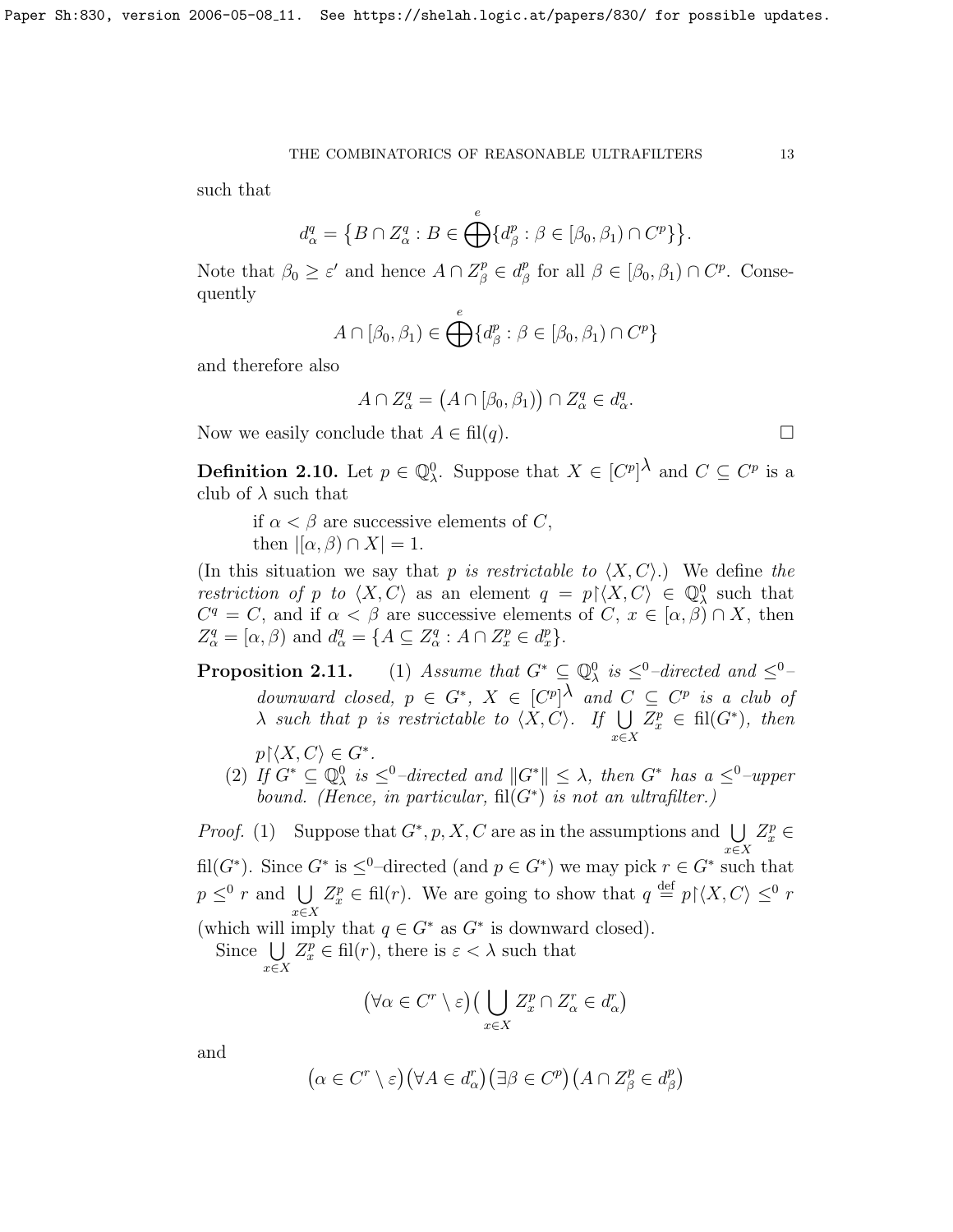(remember [2.9\(](#page-10-0)b)). Now suppose that  $\alpha \in C^r \setminus \varepsilon$  and  $A \in d_{\alpha}^r$ . Then  $\bigcup$ x∈X  $Z_x^p \cap A \in d_{\alpha}^r$  so there is  $\beta \in C^p$  such that  $\bigcup$ x∈X  $Z_x^p \cap A \cap Z_\beta^p \in d_\beta^p$  $^p_{\beta}$ . In particular,  $\bigcup$ x∈X  $Z_x^p \cap Z_\beta^p \cap A \neq \emptyset$ , so necessarily  $\beta \in X$ . Let  $\beta_0 < \beta_1$  be the successive elements of C such that  $\beta_0 \leq \beta < \beta_1$ . Since

$$
Z_{\beta}^p \cap A = \bigcup_{x \in X} Z_x^p \cap Z_{\beta}^p \cap A \in d_{\beta}^p,
$$

we also have  $A \cap Z^q_\beta$  $\beta_0^q \in d^q_\beta$  $\beta_0^q$ . Thus we have shown that

if  $\alpha \in C^r \setminus \varepsilon$  and  $A \in d_{\alpha}^r$ ,

then there is  $\beta_0 \in C^q$  such that  $A \cap Z^q_{\beta}$  $\beta_0^q \in d_{\beta}^q$  $_{\beta_0}^q.$ 

Consequently,  $q \leq^0 r$  (remember [2.9\)](#page-10-0).

(2) Let  $\langle p_{\xi} : \xi < \lambda \rangle$  list (with possible repetitions) all members of  $G^*$ . For  $\xi < \lambda$  let  $C_{\xi} = \{ \delta < \lambda : \delta = \sup(\delta \cap C^{p_{\xi}}) \}$  (it is a club of  $\lambda$ ), and for  $\xi, \zeta < \lambda$ let  $\varepsilon({\{\xi,\zeta\}}) < \lambda$  be such that if  $p_{\xi} \leq^0 p_{\zeta}$ , then

$$
(\forall \alpha \in C^{p_{\zeta}} \setminus \varepsilon(\{\xi,\zeta\}) ) (\forall A \in d_{\alpha}^{p_{\zeta}}) (\exists \beta \in C^{p_{\xi}}) (A \cap Z_{\beta}^{p_{\xi}} \in d_{\beta}^{p_{\xi}}))
$$

(remember [2.9\)](#page-10-0). Let

 $C^* = \{ \delta < \lambda : \delta \text{ is limit and } \{ p_{\xi} : \xi < \delta \} \text{ is } \leq^0 \text{-directed } \}$ 

(again, it is a club of  $\lambda$ ). Finally, let

$$
C = \big\{\delta \in C^* \cap \bigtriangleup_{\xi < \lambda} C_{\xi} : (\forall \xi, \zeta < \delta)(\varepsilon(\{\xi, \zeta\}) < \delta)\big\}.
$$

Plainly, C is a club of  $\lambda$ . Now, suppose that  $\delta < \gamma$  are two successive members of C. Put  $Z_{\delta} = [\delta, \gamma)$  and let

$$
I_{\delta} = \left\{ A \subseteq Z_{\delta} : (\exists \xi < \delta) (\forall \alpha \in C^{p_{\xi}} \setminus \delta) (A \cap Z_{\alpha}^{p_{\xi}} \notin d_{\alpha}^{p_{\xi}}) \right\}.
$$

It easily follows from the definition of C that  $I_{\delta}$  is a proper ideal on  $Z_{\delta}$ , so we may pick an ultrafilter  $d_{\delta}$  on  $Z_{\delta}$  disjoint from  $I_{\delta}$ . Let  $q = (C, \langle Z_{\delta} : \delta \in$  $C$ ,  $\langle d_{\delta} : \delta \in C \rangle$ ). Clearly  $q \in \mathbb{Q}_{\lambda}^{0}$  and we will argue that q is a  $\leq^{0}$ -upper bound to  $G^*$ . So let  $\xi < \lambda$ . Suppose that  $\delta \in C \setminus (\xi + 1)$  and  $A \in d_{\delta}$ . Then  $A \notin I_\delta$ , so there is  $\alpha \in C^{p_{\xi}} \setminus \delta$  such that  $A \cap Z_\alpha^{p_{\xi}} \in d_\alpha^{p_{\xi}}$ . Now we may use [2.9](#page-10-0) to conclude that  $p_{\xi} \leq^0 q$ . q.  $\Box$ 

**Proposition 2.12.** If  $2^{\lambda} = \lambda^+$ , then there is a  $\leq^*_{\mathbb{Q}^0_{\lambda}}$ -increasing sequence  $\bar{p} = \langle p_{\varepsilon} : \varepsilon < \lambda^+ \rangle \subseteq \mathbb{Q}^0_{\lambda}$  such that

$$
\mathrm{fil}(\bar{p}) \stackrel{\mathrm{def}}{=} \bigcup \{\mathrm{fil}(p_{\varepsilon}) : \varepsilon < \lambda^+\}
$$

is a uniform ultrafilter on  $\lambda$ .

*Proof.* Straightforward induction using [2.3\(](#page-0-0)4) and the proof of [2.11\(](#page-0-0)2).  $\Box$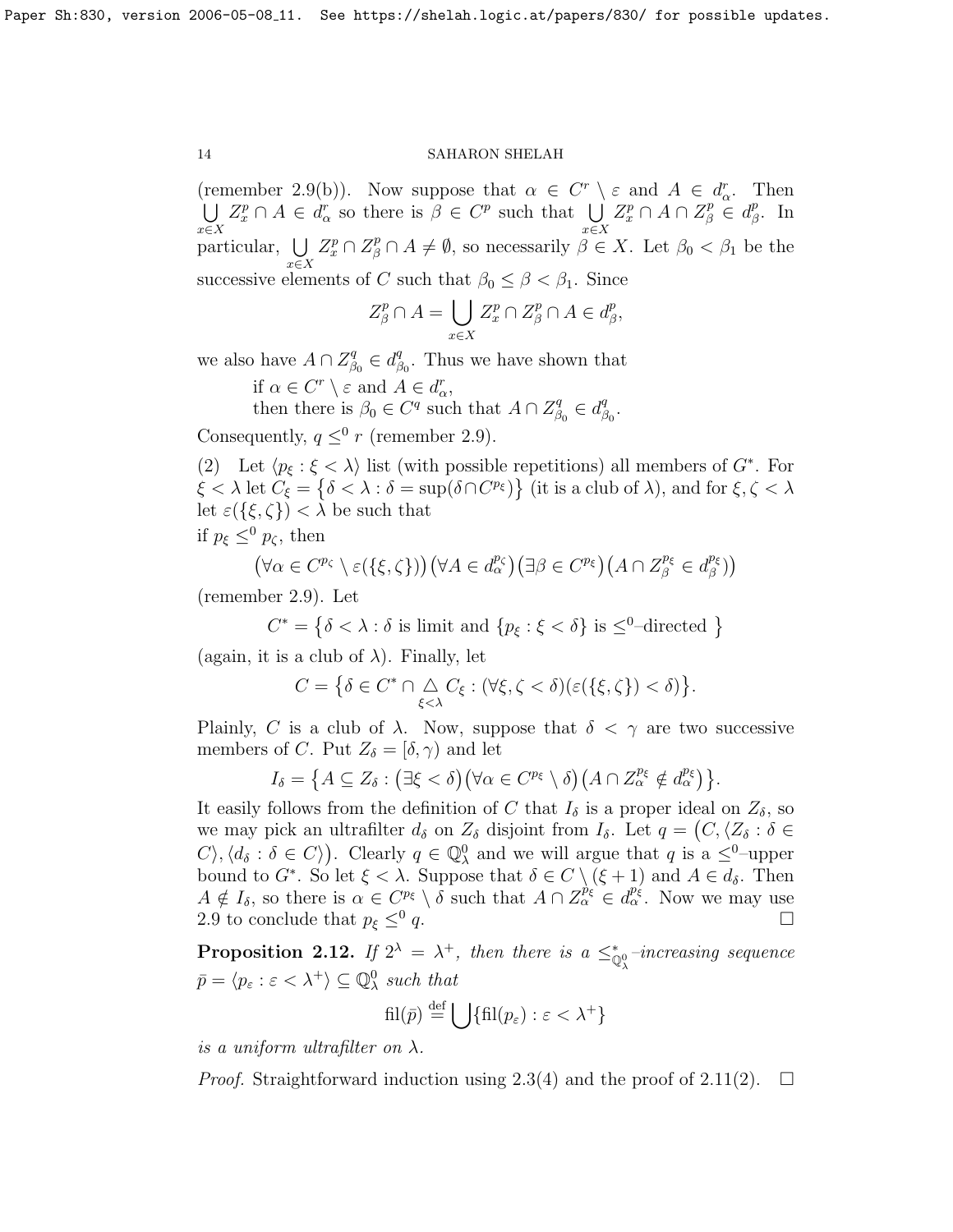For basic information on the ideal of meager subsets of  $\lambda$  and its covering number we refer the reader e.g. to Matet, Rosłanowski and Shelah [\[MRS05,](#page-22-7) §4]. Here we state only the definitions we will need.

- **Definition 2.13.** (1) The space  $\lambda \lambda$  is endowed with the topology obtained by taking as basic open sets  $\emptyset$  and  $O_s$  for  $s \in \lambda > \lambda$ , where  $O_s = \{f \in {}^{\lambda} {\lambda} : s \subseteq f\}.$ 
	- (2) The  $(\langle \lambda \rangle$ -complete ideal of subsets of  $\lambda \lambda$  generated by nowhere dense subsets of  $^{\lambda} \lambda$  is denoted by  $\mathbf{M}^{\lambda}_{\lambda,\lambda}$ .
	- (3) cov $(M_{\lambda,\lambda}^{\lambda})$  is the minimal size of a family  $\mathcal{A} \subseteq M_{\lambda,\lambda}^{\lambda}$  such that  $\bigcup \mathcal{A} =$  $λ$ λ.

<span id="page-14-1"></span>**Theorem 2.14.** Assume that  $\lambda^{<\lambda} = \lambda$  and  $cov(M^{\lambda}_{\lambda,\lambda}) = 2^{\lambda}$ . Then there exists a very reasonable ultrafilter on  $\lambda$ .

*Proof.* Fix a model  $N \prec \mathcal{H}(\chi)$  (for some large regular cardinal  $\chi$ ) such that  $||N|| = \lambda$  and  $\lambda > N \subseteq N$ .

For  $p \in \mathbb{Q}_{\lambda}^0$  let  $\langle \delta_{\alpha}^p : \alpha < \lambda \rangle$  be the increasing enumeration of  $C^p$  and let  $\eta^p$  be the sequence of length  $\lambda$  such that

$$
(\forall \alpha < \lambda) \left( \eta^p(\alpha) = \langle Z^p_{\delta^p_{\alpha}}, d^p_{\delta^p_{\alpha}} \rangle \right).
$$

Next let

$$
\mathcal{T}_{\alpha} = \left\{ \eta^{p} \middle| \alpha : p \in \mathbb{Q}_{\lambda}^{0} \right\} \cap N \quad (\text{for } \alpha < \lambda) \quad \text{and} \quad \mathcal{T} = \bigcup_{\alpha < \lambda} \mathcal{T}_{\alpha}.
$$

Clearly  $\mathcal T$  is a tree isomorphic to  $\lambda > \lambda$  by an isomorphism preserving the levels (i.e., mapping  $\mathcal{T}_{\alpha}$  onto  $^{\alpha}\lambda$ ). Also, every  $\lambda$ -branch  $\eta \in \text{lim}(\mathcal{T})$  determines a condition  $p \in \mathbb{Q}_{\lambda}^0$  such that  $\eta = \eta^p$ . Let  $Q^* = \{p \in \mathbb{Q}_{\lambda}^0 : \eta^p \in \text{lim}(\mathcal{T})\}.$ 

A family  $G^* \subseteq Q^*$  is *linked* if it is  $( $\omega$ )$ -linked with respect to the partial order  $\leq^0$ -restricted to  $Q^*$ , that is if every finite subset of  $G^*$  has a  $\leq^0$ upper bound in  $Q^*$  (but the bound does not have to be in  $G^*$ ). Note that if  $p_0, \ldots, p_n \in Q^*$  have a  $\leq^0$ -upper bound in  $\mathbb{Q}^0_\lambda$ , then they have a  $\leq^0$ -upper bound in  $Q^*$  as well. For  $p_0, \ldots, p_n \in Q^*$ ,  $\delta < \delta' < \lambda$  and an ultrafilter d on  $[\delta, \delta']$  let  $(\oplus)^{p_0,...,p_n}(\delta, \delta', d)$  mean

 $(\oplus)^{p_0,...,p_n}$  (a)  $\delta, \delta' \in C^{p_0} \cap ... \cap C^{p_n}$ , and (b) if  $B \in d, i \leq n$ , then there is  $\xi \in [\delta, \delta') \cap C^{p_i}$  such that  $B \cap Z_{\xi}^{p_i} \in$  $d_{\xi}^{p_i}$  $_{\xi}^{p_i}.$ 

<span id="page-14-0"></span>Claim 2.14.1. If  $G^* \subseteq Q^*$  is a linked family,  $||G^*|| < \text{cov}(\mathbf{M}_{\lambda,\lambda}^{\lambda})$ , and  $A \subseteq \lambda$ , then there is  $p \in Q^*$  such that

- (a)  $G^* \cup \{p\}$  is linked, and
- (b) either  $A \in fil(p)$  or  $\lambda \setminus A \in fil(p)$ .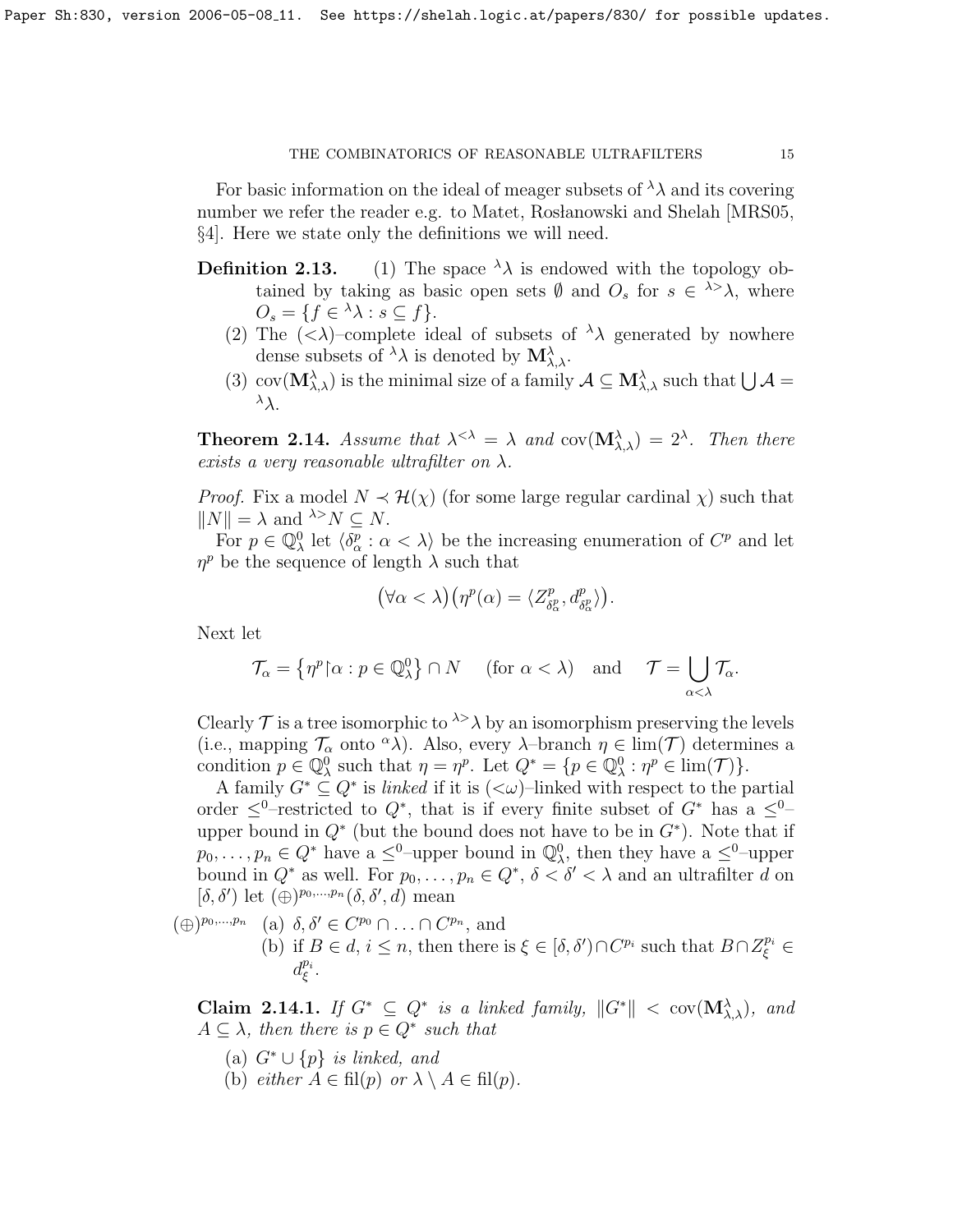Proof of the Claim. We will consider two cases.

CASE 1: For every  $p_0, \ldots, p_n \in G^*$ ,  $n < \omega$ , there is  $p \in Q^*$  such that  $A \in fil(p)$  and  $p_0 \leq^0 p, \ldots, p_n \leq^0 p$ .

Note that the assumption of the present case is equivalent to

(⊗) for every  $p_0, \ldots, p_n \in G^*$ ,  $n < \omega$ , and  $\alpha < \lambda$  there are  $\delta < \delta' < \lambda$ and an ultrafilter  $d \in N$  on  $[\delta, \delta')$  such that  $(\bigoplus^{p_0,\ldots,p_n} (\delta, \delta', d)$  holds true and  $\alpha < \delta$  and  $A \cap [\delta, \delta') \in d$ .

We let

$$
\mathcal{T}_A = \{ \eta \in \mathcal{T} : (\forall \alpha < \text{lh}(\eta)) (\forall Z, d) (\eta(\alpha) = \langle Z, d \rangle \Rightarrow A \cap Z \in d) \}.
$$

Clearly,  $\mathcal{T}_A$  is a  $\lambda$ -branching subtree of  $\mathcal{T}$  and  $\mathcal{T}_A$  is isomorphic to  $\lambda > \lambda$ . Now, for  $p_0, \ldots, p_n \in G^*$ ,  $n < \omega$ , and  $\alpha < \lambda$  let

$$
I_{\alpha}^{\mathcal{A}}(p_{0},...,p_{n}) \stackrel{\text{def}}{=} \{ \eta \in \lim(\mathcal{T}_{A}) : (\exists \beta > \alpha) (\exists \delta, \delta', d) ((\oplus)^{p_{0},...,p_{n}}(\delta, \delta', d) \& \eta(\beta) = \langle [\delta, \delta'), d \rangle \} \}.
$$

It should be clear that  $I_{\alpha}^{A}(p_0,\ldots,p_n)$  is an open dense subset of  $\lim_{\mathcal{T}_A}$ (remember  $(\otimes)$ ). Therefore (as  $||G^*|| < \text{cov}(\mathbf{M}_{\lambda,\lambda}^{\lambda})$ ) we know that

$$
\bigcap \left\{ I_{\alpha}^{A}(p_0,\ldots,p_n) : n < \omega \& p_0,\ldots,p_n \in G^* \& \alpha < \lambda \right\} \neq \emptyset
$$

and we may choose  $\eta$  from the set on the left-hand side above. Let  $p \in Q^*$ be such that  $\eta = \eta^p$ . Since  $\eta \in \lim_{\mathcal{T}_A} (\mathcal{T}_A)$  we know that  $A \in \text{fil}(p)$ . Also, for every  $p_0, \ldots, p_n \in G^*$  we have  $\eta \in \bigcap$ α<λ  $I_{\alpha}^{A}(p_0,\ldots,p_n)$  and hence

$$
\left\|\left\{\delta \in C^p: \text{ if } \delta' = \min\left(C^p \setminus (\delta + 1)\right) \text{ then } (\oplus)^{p_0, \dots, p_n}(\delta, \delta', d^p_\delta)\right\}\right\| = \lambda.
$$

So one may easily construct  $p^* \in Q^*$  which is  $\leq^0$ -stronger than  $p, p_0, \ldots, p_n$ (remember [2.9\)](#page-10-0). Thus we have justified that  $G^* \cup \{p\}$  is linked.

CASE 2: There are  $p_0, \ldots, p_n \in G^*$ ,  $n < \omega$ , such that

if  $p \in Q^*$  is  $\leq^0$ -stronger than  $p_0, \ldots, p_n$ , then  $A \notin \mathrm{fil}(p)$ .

It follows from the proof of [2.3\(](#page-0-0)4) that then

for every  $q_0, \ldots, q_m \in G^*$ ,  $m < \omega$ , there is  $q \in Q^*$  such that  $\lambda \setminus A \in \text{fil}(q)$  and  $q_0 \leq^0 q, \ldots, q_m \leq^0 q$ 

(remember  $G^*$  is linked and that bounded subsets of  $\lambda$  are in N). Thus we may repeat the arguments of Case 1 for  $\lambda \setminus A$  and we find  $p \in Q^*$  such that  $G^* \cup \{p\}$  is linked and  $\lambda \setminus A \in \text{fil}(p)$ .

Claim 2.14.2. If  $G^* \subseteq Q^*$  is linked,  $||G^*|| < \text{cov}(\mathbf{M}_{\lambda,\lambda}^{\lambda})$  and  $p_0, p_1 \in G^*$ , then there is  $p \in Q^*$  such that

- (a)  $G^* \cup \{p\}$  is linked, and
- (b)  $p_0 <sup>0</sup> p$  and  $p_1 <sup>0</sup> p$ .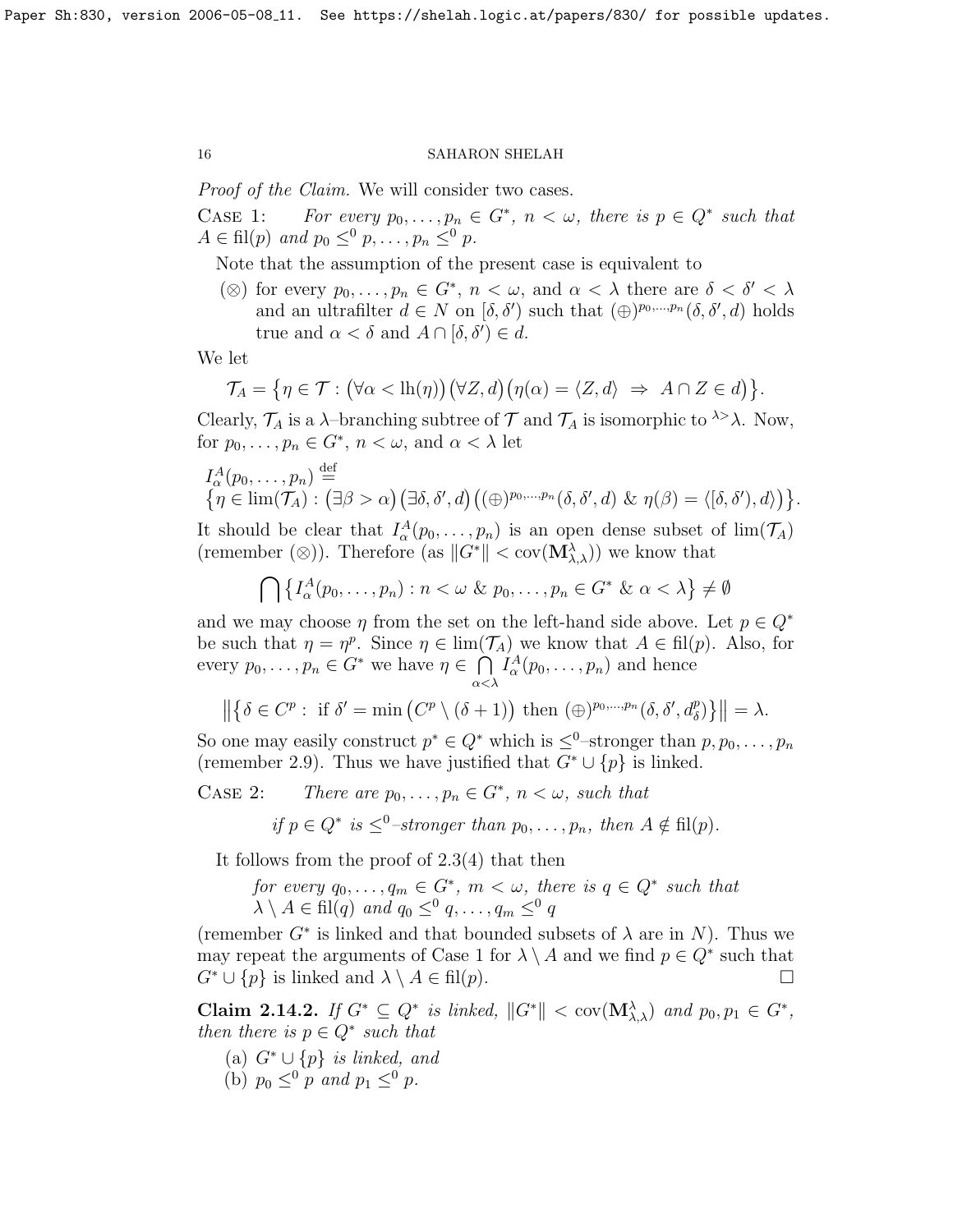*Proof of the Claim.* Let  $p_0, p_1 \in G^*$ . Note that

( $\odot$ ) for every  $p_2, \ldots, p_n \in G^*$ ,  $2 \leq n \lt \omega$ , and  $\alpha \lt \lambda$  there are  $\delta \lt \delta' \lt \lambda$ and an ultrafilter  $d \in N$  on  $[\delta, \delta')$  such that  $(\bigoplus^{p_0, p_1, p_2, \ldots, p_n} (\delta, \delta', d)]$ holds true and  $\alpha < \delta$ .

We let  $\mathcal{T}^{p_0,p_1}$  be the set

$$
\left\{\eta \in \mathcal{T} : (\forall \alpha < \mathrm{lh}(\eta))(\forall \delta, \delta', d) (\eta(\alpha) = \langle [\delta, \delta'), d \rangle \implies (\oplus)^{p_0, p_1}(\delta, \delta', d))\right\}
$$

and we note that  $\mathcal{T}^{p_0,p_1}$  is a  $\lambda$ -branching subtree of  $\mathcal T$  isomorphic to  $\lambda > \lambda$ . For  $p_2, \ldots, p_n \in G^*$ ,  $2 \le n < \omega$ , and  $\alpha < \lambda$  we let

$$
I_{\alpha}^{p_0,p_1}(p_2,\ldots,p_n) \stackrel{\text{def}}{=} \{ \eta \in \lim(\mathcal{T}^{p_0,p_1}) : (\exists \beta > \alpha) (\exists \delta,\delta',d) ((\oplus)^{p_2,\ldots,p_n}(\delta,\delta',d) \& \eta(\beta) = \langle [\delta,\delta'),d \rangle ) \}.
$$

Then  $I_{\alpha}^{p_0,p_1}(p_2,\ldots,p_n)$  is an open dense subset of  $\lim(\mathcal{T}^{p_0,p_1})$  (remember (⊙)). Since  $||G^*|| < \text{cov}(\mathbf{M}_{\lambda,\lambda}^{\lambda})$ , we may choose  $p \in Q^*$  such that

$$
\eta^p \in \bigcap \left\{ I^{p_0, p_1}_{\alpha}(p_2, \ldots, p_n) : 2 \leq n < \omega \ \& \ p_2, \ldots, p_n \in G^* \ \& \ \alpha < \lambda \right\} \neq \emptyset.
$$

Like in the proof of [2.14.1](#page-14-0) we argue that  $G^* \cup \{p\}$  is linked. Since  $\eta^p \in$  $\lim_{\mathcal{T}}(\mathcal{T}^{p_0,p_1})$  we easily see that p is  $\leq^0$ -stronger than both  $p_0$  and  $p_1$ .

Claim 2.14.3. If  $G^* \subseteq Q^*$  is a linked family,  $||G^*|| < \text{cov}(\mathbf{M}_{\lambda,\lambda}^{\lambda}), \xi \leq \lambda$ is a limit ordinal and a sequence  $\langle p_{\zeta} : \zeta \langle \xi \rangle \subseteq G^*$  is  $\leq^0$ -increasing, then there is  $p \in Q^*$  such that

- (a)  $G^* \cup \{p\}$  is linked, and
- (b)  $(\forall \zeta < \xi)(p_{\zeta} \leq^0 p)$ .

*Proof of the Claim.* First let us consider the case when  $\xi < \lambda$ . Suppose that a sequence  $\bar{p} = \langle p_{\zeta} : \zeta \langle \xi \rangle \subseteq G^*$  is  $\leq^0$ -increasing and let

$$
\mathcal{T}_{\bar{p}} = \{ \eta \in \mathcal{T} : (\forall \alpha < \mathrm{lh}(\eta))(\forall \delta, \delta', d) (\eta(\alpha) = \langle [\delta, \delta'), d \rangle \Rightarrow (\forall \zeta < \xi) (\oplus)^{p_{\zeta}}(\delta, \delta', d)) \}.
$$

By arguments similar to that of [2.3\(](#page-0-0)3) we verify that  $\mathcal{T}_{\bar{p}}$  is a  $\lambda$ -branching subtree of  $\mathcal T$  and it is isomorphic to  $\lambda > \lambda$ . Like in the previous claims, for  $p'_0, \ldots, p'_n \in G^*, n < \omega$ , and  $\alpha < \lambda$  we put

$$
I_{\alpha}^{\bar{p}}(p'_{0},...,p'_{n}) \stackrel{\text{def}}{=} \{ \eta \in \lim(\mathcal{T}_{\bar{p}}) : (\exists \beta > \alpha) (\exists \delta, \delta', d) ((\oplus)^{p'_{0},...,p'_{n}}(\delta, \delta', d) \& \eta(\beta) = \langle [\delta, \delta'), d \rangle ) \}.
$$

Then each  $I_{\alpha}^{\bar{p}}(p'_0,\ldots,p'_n)$  is an open dense subset of  $\lim_{\bar{p}}(\mathcal{T}_{\bar{p}})$ . [Why? Let  $\eta \in \mathcal{T}_{\bar{p}}$ . We may assume that for each  $\varepsilon < \zeta < \xi$  and  $\beta \in C^{p_{\zeta}} \setminus \text{lh}(\eta)$  and  $A \in d_{\beta}^{\bar{p}_{\zeta}}$  $\beta_{\beta}^{\rho_{\zeta}}$  there is  $\gamma \in C^{p_{\varepsilon}}$  such that  $A \cap Z_{\gamma}^{p_{\varepsilon}} \in d_{\gamma}^{p_{\varepsilon}}$ . We also may demand that

$$
\delta_0 \stackrel{\text{def}}{=} \sup \left( \delta' < \lambda : \left( \exists \alpha < \text{lh}(\eta) \right) \left( \exists \delta, d \right) \left( \eta(\alpha) = \langle [\delta, \delta'], d \rangle \right) \in \bigcap_{\varepsilon < \xi} C^{p_{\varepsilon}} \cap \bigcap_{i \leq n} C^{p'_i}.
$$

Choose inductively a sequence  $\langle \delta_{\zeta}, d_{\zeta} : \zeta \langle \xi \rangle$  so that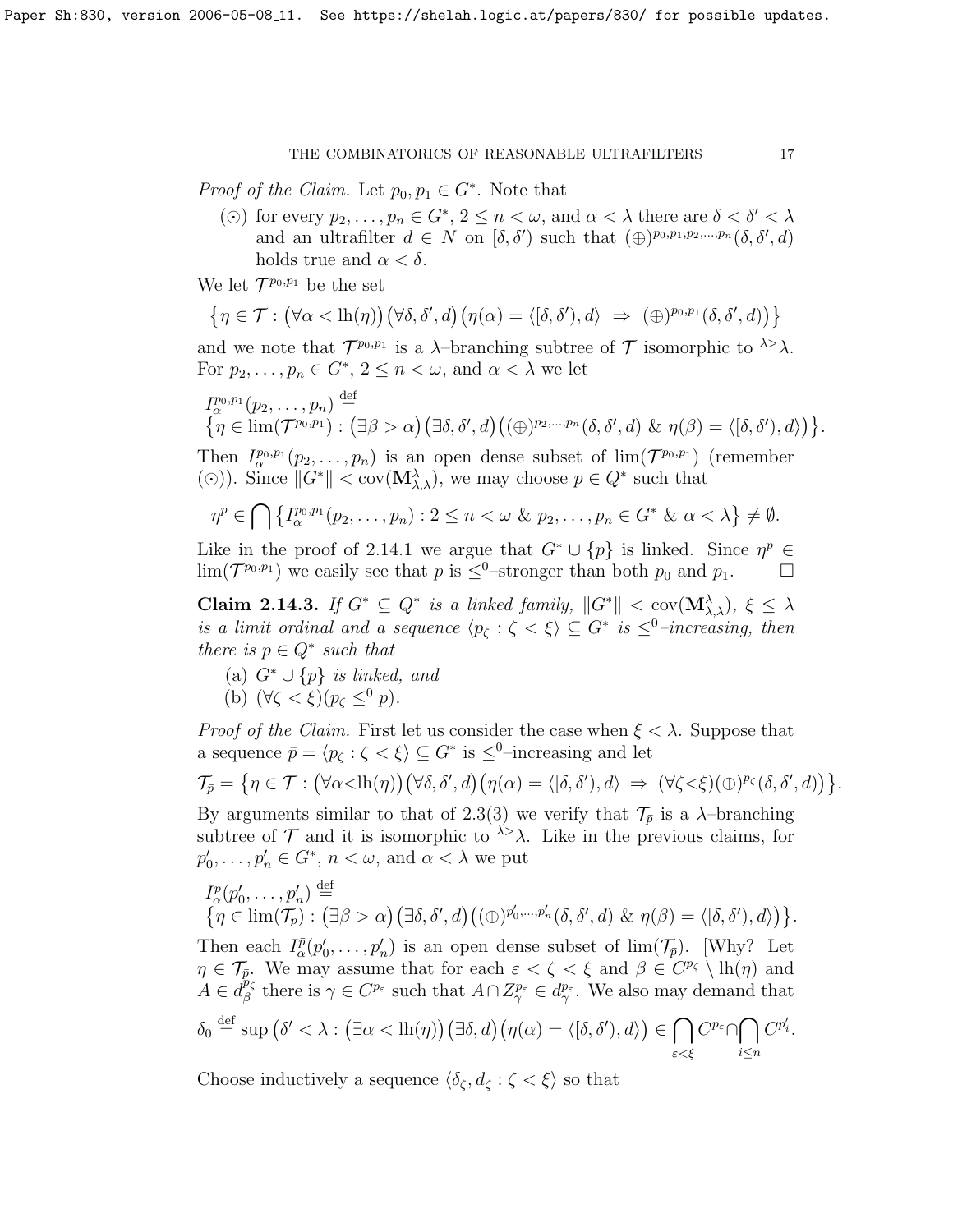- (a)  $\langle \delta_{\zeta} : \zeta \langle \xi \rangle$  is an increasing continuous sequence of ordinals below λ,
- (b)  $d_{\zeta} \in N$  is an ultrafilter on  $[\delta_{\zeta}, \delta_{\zeta+1}), \delta_{\zeta+1} \in \bigcap$ ε<ξ  $C^{p_{\varepsilon}},$
- (c)  $(\oplus)^{p'_0,\dots,p'_n,p_\zeta}$   $(\delta_{\zeta},\delta_{\zeta+1},d_{\zeta})$  holds true (for each  $\zeta<\xi$ ).

Let  $\delta_{\xi} = \sup(\delta_{\zeta} : \zeta \leq \xi)$  and let  $e \in N$  be an ultrafilter on  $\xi$  containing all co-bounded subsets of  $\xi$ . Put  $d = \bigoplus^{e}$ ζ<ξ  $d_{\zeta}$  — it is an ultrafilter on  $[\delta_0, \delta_{\xi}),$  $d \in N$  and  $(\bigoplus)^{p_0',...,p_n',p_\zeta}$  ( $\delta_0, \delta_\xi, d$ ) holds true for each  $\zeta < \xi$ . Consequently  $\eta \cup \{(\text{lh}(\eta),(\delta_0,\delta_\xi),d)\}\in \mathcal{T}_{\bar{p}}$  and every member of  $\lim(\mathcal{T}_{\bar{p}})$  extending it belongs to  $I_{\alpha}^{\bar{p}}(p_0', \ldots, p_n')$ .]

Thus we may pick  $p \in Q^*$  such that

$$
\eta^p \in \bigcap \left\{ I_{\alpha}^{\bar{p}}(p'_0, \ldots, p'_n) : n < \omega \ \& \ p'_0, \ldots, p'_n \in G^* \ \& \ \alpha < \lambda \right\}.
$$

Since  $\eta^p \in \text{lim}(\mathcal{T}_{\bar{p}})$  we easily see that  $p_{\zeta} \leq^0 p$  for all  $\zeta < \xi$ , and like in the proof of [2.14.1](#page-14-0) we argue that  $G^* \cup \{p\}$  is linked.

If  $\xi = \lambda$  and  $\bar{p} = \langle p_{\zeta} : \zeta \langle \lambda \rangle$  is  $\leq^0$ -increasing, then we proceed in a similar manner except that we work in the tree

$$
\mathcal{T}_{\bar{p}}^* = \{ \eta \in \mathcal{T} : (\forall \alpha < \mathrm{lh}(\eta)) (\forall \delta, \delta', d) (\eta(\alpha) = \langle [\delta, \delta'), d \rangle \implies (\forall \zeta < \alpha) (\oplus)^{p_{\zeta}} (\delta, \delta', d)) \}.
$$

<span id="page-17-0"></span>**Claim 2.14.4.** Assume that  $G^* \subseteq Q^*$  is a linked family,  $||G^*|| < \text{cov}(\mathbf{M}_{\lambda,\lambda}^{\lambda}),$  $C \subseteq \lambda$  is a club and  $\langle \delta_{\xi} : \xi < \lambda \rangle$  is the increasing enumeration of C. Then there is  $p \in Q^*$  and a club  $C^*$  of  $\lambda$  such that

- (a)  $G^* \cup \{p\}$  is linked, and
- (b)  $\bigcup \{ [\delta_{\xi+1}, \delta_{\zeta}) : \xi < \zeta \text{ are successive members of } C^* \} \in \text{fil}(p).$

Proof of the Claim. Let

$$
\mathcal{T}_C = \{ \eta \in \mathcal{T} : \text{for each } \alpha < \text{lh}(\eta) \text{ such that } \alpha = \delta_\alpha \text{ and for every } \alpha', d
$$
\n
$$
\eta(\alpha) = \langle [\alpha, \alpha'), d \rangle \quad \Rightarrow \quad \delta_{\alpha+1} < \alpha' \& [\delta_\alpha, \delta_{\alpha+1}) \notin d \rangle \}.
$$

One easily verifies that  $\mathcal{T}_C$  is a  $\lambda$ -branching subtree of  $\mathcal T$  which is isomorphic to  $\lambda > \lambda$ . Like before, for  $p_0, \ldots, p_n \in G^*$ ,  $n < \omega$ , and  $\alpha < \lambda$  we put

$$
I_{\alpha}^{C}(p_0, \ldots, p_n) \stackrel{\text{def}}{=} \{ \eta \in \text{lim}(\mathcal{T}_C) : (\exists \beta > \alpha) (\exists \delta, \delta', d) ((\oplus)^{p_0, \ldots, p_n}(\delta, \delta', d) \& \eta(\beta) = \langle [\delta, \delta'), d \rangle ) \}.
$$

Each  $I_{\alpha}^{C}(p_0,\ldots,p_n)$  is an open dense subset of  $\lim_{C}(\mathcal{T}_C)$  and hence there is  $p \in Q^*$  such that

$$
\eta^p \in \bigcap \big\{I_{\alpha}^C(p_0,\ldots,p_n): n < \omega \& p_0,\ldots,p_n \in G^* \& \alpha < \lambda \big\}.
$$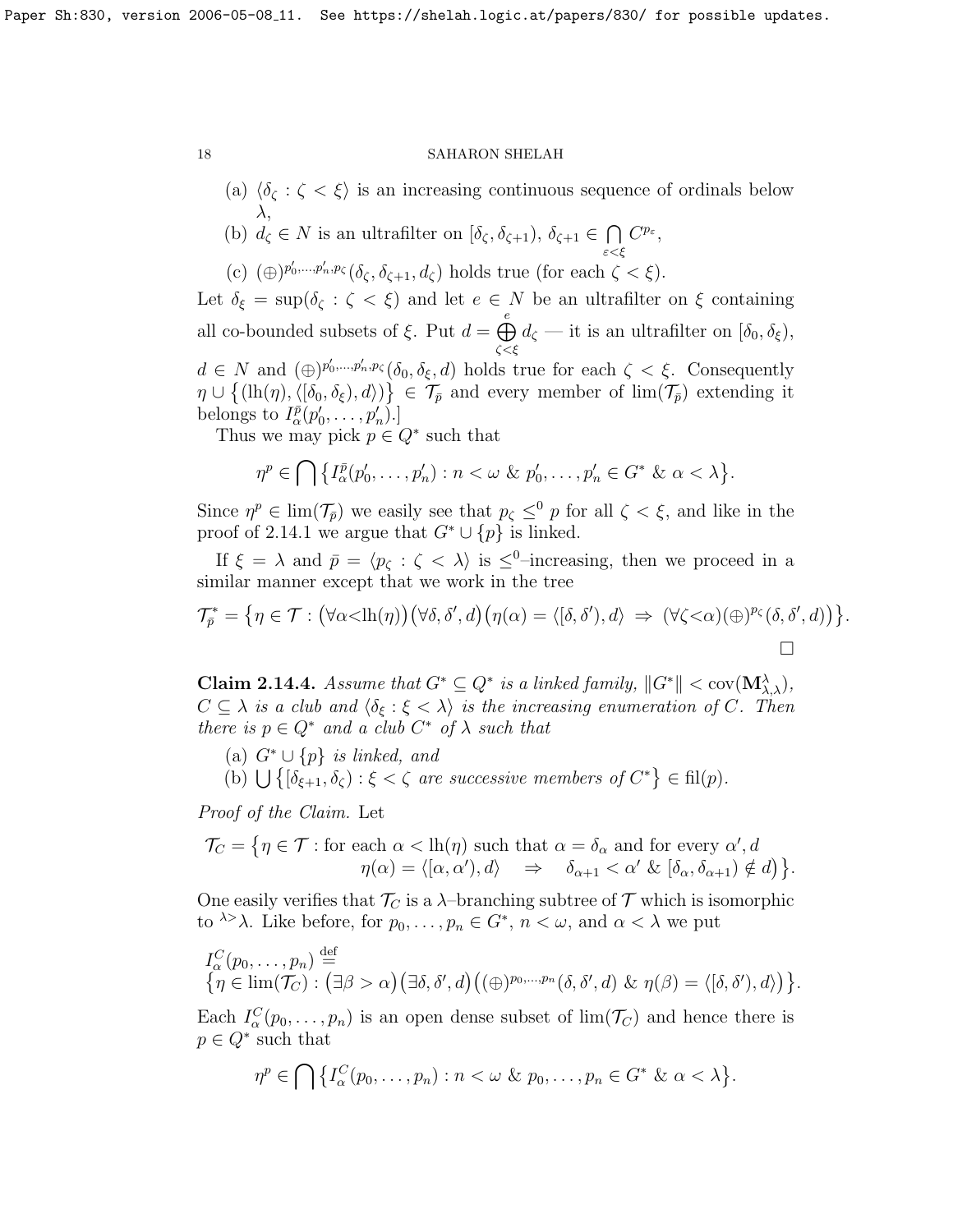Like in the proof of [2.14.1](#page-14-0) we argue that  $G^* \cup \{p\}$  is linked. Put

$$
C^* = \{ \alpha < \lambda : \alpha = \delta_\alpha \text{ is limit } \& (\exists \alpha', d) \big( \eta^p(\alpha) = \langle [\alpha, \alpha'), d \rangle \big) \}
$$

and note that  $C^*$  is a club of  $\lambda$ . Note that if  $\alpha \in C^*$  and  $\eta^p(\alpha) = \langle [\alpha, \alpha'), d \rangle$ , then  $\delta_{\alpha+1} < \alpha'$  and  $[\delta_{\alpha}, \delta_{\alpha+1}] \notin d$ . Consequently,

$$
\bigcup \big\{ [\delta_{\alpha+1}, \delta_{\beta}) : \alpha < \beta \text{ are successive members of } C^* \big\} \in \text{fil}(p).
$$

 $\Box$ 

To prove the theorem we construct inductively a sequence  $\langle q_{\zeta} : \zeta < 2^{\lambda} \rangle$ of elements of Q<sup>∗</sup> such that

- for each  $\xi < 2^{\lambda}$  the family  $\{q_{\zeta} : \zeta < \xi\}$  is linked,
- for each  $A \subseteq \lambda$  there is  $\zeta < 2^{\lambda}$  such that either  $A \in fil(q_{\zeta})$  or  $\lambda \setminus A \in \mathrm{fil}(q_c),$
- for each  $\zeta < \xi < 2^{\lambda}$  there is  $\alpha < 2^{\lambda}$  such that  $q_{\zeta} \leq^0 q_{\alpha}$  and  $q_{\xi} \leq^0 q_{\alpha}$ ,
- if  $\xi \leq \lambda$  and  $\langle p_{\zeta} : \zeta < \xi \rangle$  is a  $\leq^0$ -increasing sequence of elements of  $\{q_{\zeta} : \zeta < 2^{\lambda}\}\,$ , then there is  $\alpha < 2^{\lambda}$  such that  $q_{\alpha}$  is a  $\leq^0$ -upper bound to all  $p_{\zeta}$ 's,
- if a sequence  $\langle \delta_{\xi} : \xi < \lambda \rangle \subseteq \lambda$  is increasing continuous, then for some  $\zeta < 2^{\lambda}$  and a club  $C^*$  of  $\lambda$  we have

$$
\bigcup \big\{ [\delta_{\xi+1}, \delta_{\xi'}): \xi < \xi' \text{ are successive members of } C^* \big\} \in \text{fil}(q_\zeta).
$$

The construction is a straightforward application of a suitable bookkeeping device and Claims [2.14.1](#page-14-0)[–2.14.4.](#page-17-0) After it is carried out put  $G^* = \{q_{\zeta} : \zeta$  $2^{\lambda}$  and note that fil $(G^*)$  is a very reasonable ultrafilter on  $\lambda$ .

Let us finish this section with an observation showing that the assumption  $\lambda^{<\lambda} = \lambda$  in Theorem [2.14](#page-14-1) is very natural in the given context.

Proposition 2.15. Assume  $\theta < \lambda = cf(\lambda) < 2^{\theta}$ . Then  $cov(\mathbf{M}_{\lambda,\lambda}^{\lambda}) = \lambda^+$ .

*Proof.* Let  $\langle \nu_{\xi} : \xi < \lambda^+ \rangle$  be a sequence of distinct functions from  $\theta$  to 2. Let  $\langle \delta_{\alpha} : \alpha < \lambda \rangle \subseteq \lambda$  be an increasing continuous sequence such that  $\delta_0 = 0$ ,  $\delta_{\alpha+1} = \delta_{\alpha} + \theta$  (for  $\alpha < \lambda$ ). Now, for  $\xi < \lambda^+$  we define

$$
F_{\xi} = \{ \eta \in {}^{\lambda} \lambda : (\forall \alpha < \lambda) (\exists i < \theta) (\eta (\delta_{\alpha} + i) \neq \nu_{\xi}(i)) \}.
$$

Plainly, each  $F_{\xi}$  is a closed nowhere dense subset of  $\lambda$ . We claim that U  $\xi<\lambda^+$  $F_{\xi} = \lambda \lambda$ . To this end suppose that  $\eta \in \lambda \lambda$  and consider the restrictions

 $\eta$ [ $\delta_{\alpha}, \delta_{\alpha+1}$ ] for  $\alpha < \lambda$ . These restrictions determine  $\lambda$  functions from  $\theta$  to 2, so we may find  $\xi < \lambda^+$  such that  $\nu_{\xi}$  is distinct from all these functions, i.e.,  $(\forall \alpha < \lambda)(\exists i < \theta)(\eta(\delta_{\alpha} + i) \neq \nu_{\xi}(i))$ . Then  $\eta \in F_{\xi}$ .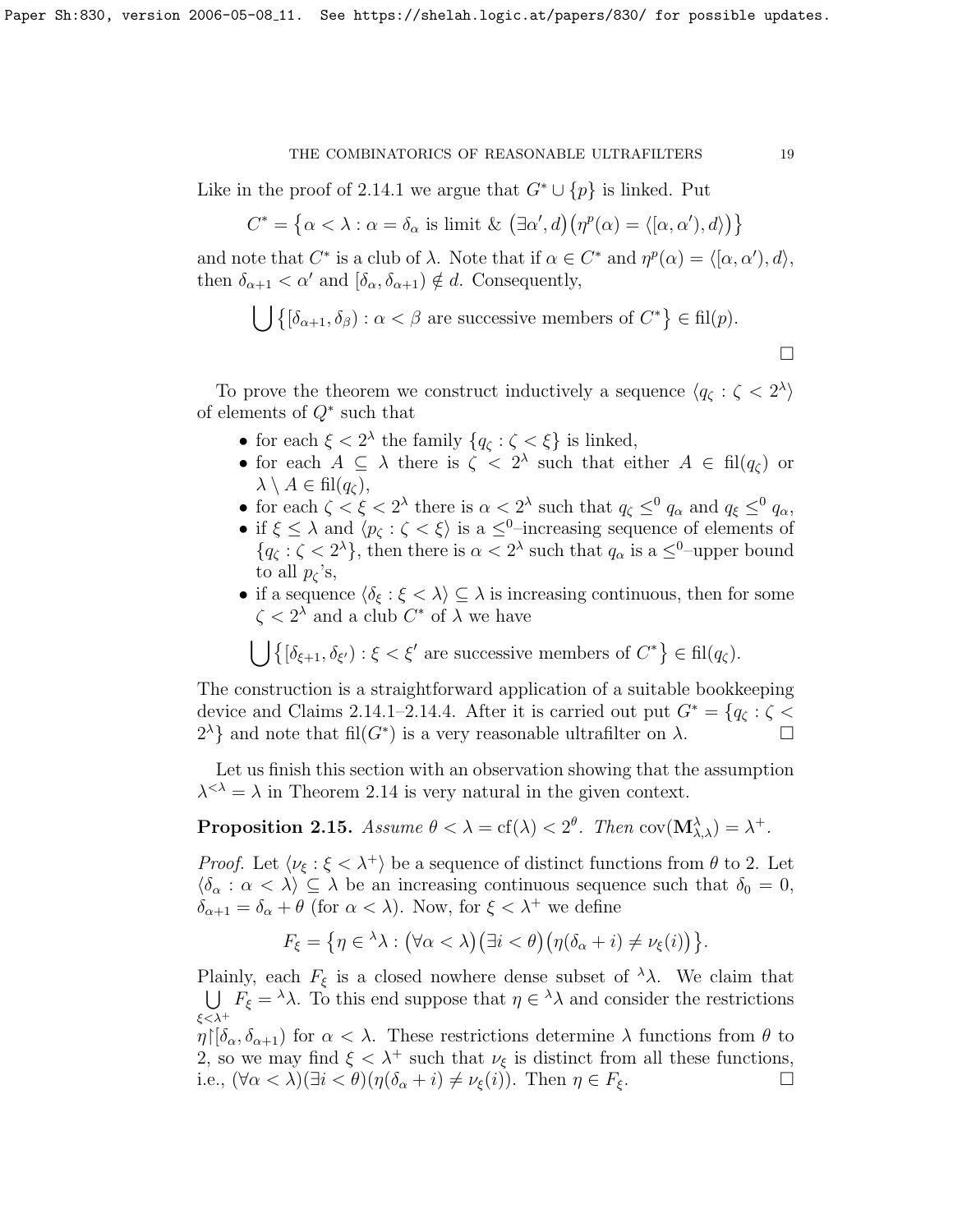# 3.  $\operatorname{fil}(G^*)$  AND DOMINATING FAMILIES

In this section we show that families  $G^* \subseteq \mathbb{Q}^0_\lambda$  generating reasonable ultrafilters cannot be too small.

<span id="page-19-0"></span>**Theorem 3.1.** For  $p \in \mathbb{Q}_{\lambda}^0$  let  $f_p \in \lambda \lambda$  be such that

$$
(\forall \alpha < \lambda) (f_p(\alpha) \in C^p \& \text{otp}(C^p \cap f_p(\alpha)) = \omega \cdot \alpha + \omega).
$$

- (1) Suppose that  $G_0^* \subseteq \mathbb{Q}_{\lambda}^0$  is  $(<\aleph_1$ )-directed (with respect to  $\leq^0$ ) and fil $(G_0^*)$  is a weakly reasonable ultrafilter. Then  $\mathcal{F}_0 = \{f_p : p \in G_0^*\}$  is a dominating family in  $\lambda$ .
- (2) Suppose that  $G_1^* \subseteq \mathbb{Q}_{\lambda}^0$  is directed (with respect to  $\leq^0$ ) and fil $(G_1^*)$  is a weakly reasonable ultrafilter on  $\lambda$ . Then  $\mathcal{F}_1 = \{f_p : p \in G_1^*\}$  is a club–dominating family in  $\lambda$ .

*Proof.* (1) First note that if  $p, q \in G_0^*, p \leq^0 q$ , then for some  $\varepsilon < \lambda$ , if  $\alpha < \beta < \gamma$  are successive members of  $C^q \setminus \varepsilon$ , then  $(\alpha, \gamma) \cap C^p \neq \emptyset$ . Thus  $p \leq^0 q$  implies that for all sufficiently large  $\alpha < \lambda$  we have  $f_p(\alpha) \leq f_q(\alpha)$ . Consequently the family  $\mathcal{F}_0$  is  $(<\aleph_1$ )–directed (with respect to  $\leq^*$ ).

Suppose towards contradiction that  $\mathcal{F}_0$  is not a dominating family. Then we may choose an increasing continuous sequence  $\bar{\alpha}^0 = \langle \alpha_{\xi}^0 : \xi < \lambda \rangle$  such that

$$
(\forall p \in G_0^*) \left(\exists^{\lambda} \varepsilon < \lambda\right) \left(f_p(\alpha^0_{\varepsilon}) < \alpha^0_{\varepsilon+1}\right).
$$

Now, by induction on  $n < \omega$ , choose increasing continuous sequences  $\bar{\alpha}^n =$  $\langle \alpha_{\xi}^{n} : \xi < \lambda \rangle$  so that letting  $C_{n} = \{ \alpha_{\xi}^{n} : \xi < \lambda \}$  we have

- (i)  $\bar{\alpha}^0$  is the one chosen earlier,
- (ii)  $C_{n+1} \subseteq \{\alpha_{\varepsilon}^n : \varepsilon = \alpha_{\varepsilon}^n \text{ is a limit ordinal }\},\$
- (iii)  $\bigcup \big\{ [\alpha_{\varepsilon}^n, \alpha_{\varepsilon+1}^n) : \varepsilon \in C_{n+1} \big\} \notin \text{fil}(G_0^*).$

It should be clear that the construction of  $\bar{\alpha}^n$ 's is possible (remember that fil $(G_0^*)$  is a weakly reasonable ultrafilter; use [1.5\)](#page-3-1). Let  $C_{\omega} = \bigcap$  $n<\omega$  $C_n$  and let  $\langle \alpha_{\xi}^{\omega} : \xi \langle \lambda \rangle$  be the increasing enumeration of  $C_{\omega}$ . It follows from (ii) that for every  $\varepsilon < \lambda$  the sequence  $\langle \alpha_{\varepsilon+1}^n : n < \omega \rangle$  is strictly increasing and  $\sup(\alpha_{\varepsilon+1}^n : n < \omega) \in C_{\omega}$ , and if  $\xi = \alpha_{\varepsilon}^{\omega}$ , then  $\sup(\alpha_{\xi+1}^n : n < \omega) = \alpha_{\varepsilon+1}^{\omega}$ . It follows from (iii) that for every  $n < \omega$ 

$$
A_n \stackrel{\text{def}}{=} \bigcup \left\{ [\alpha_{\varepsilon}^{\omega}, \alpha_{\xi+1}^n) : \varepsilon < \lambda \ \& \ \xi = \alpha_{\varepsilon}^{\omega} \right\} \notin \text{fil}(G_0^*).
$$

Fix  $p \in G_0^*$  for a moment. By the choice of  $\bar{\alpha}^0$  we know that the set  $\{\xi < \lambda : f_p(\alpha_{\xi}^0) < \alpha_{\xi+1}^0\}$  is unbounded in  $\lambda$ , and hence also the set  $\{\varepsilon < \lambda :$  $f_p(\alpha_\varepsilon^\omega) < \alpha_{\varepsilon+1}^\omega$  is unbounded in  $\lambda$ . Therefore for some  $n < \omega$  we have

$$
\|\{\varepsilon < \lambda : \xi = \alpha_\varepsilon^\omega \ \Rightarrow \ f_p(\alpha_\varepsilon^\omega) < \alpha_{\xi+1}^n\}\| = \lambda;
$$

let  $n(p)$  be the first such  $n < \omega$ .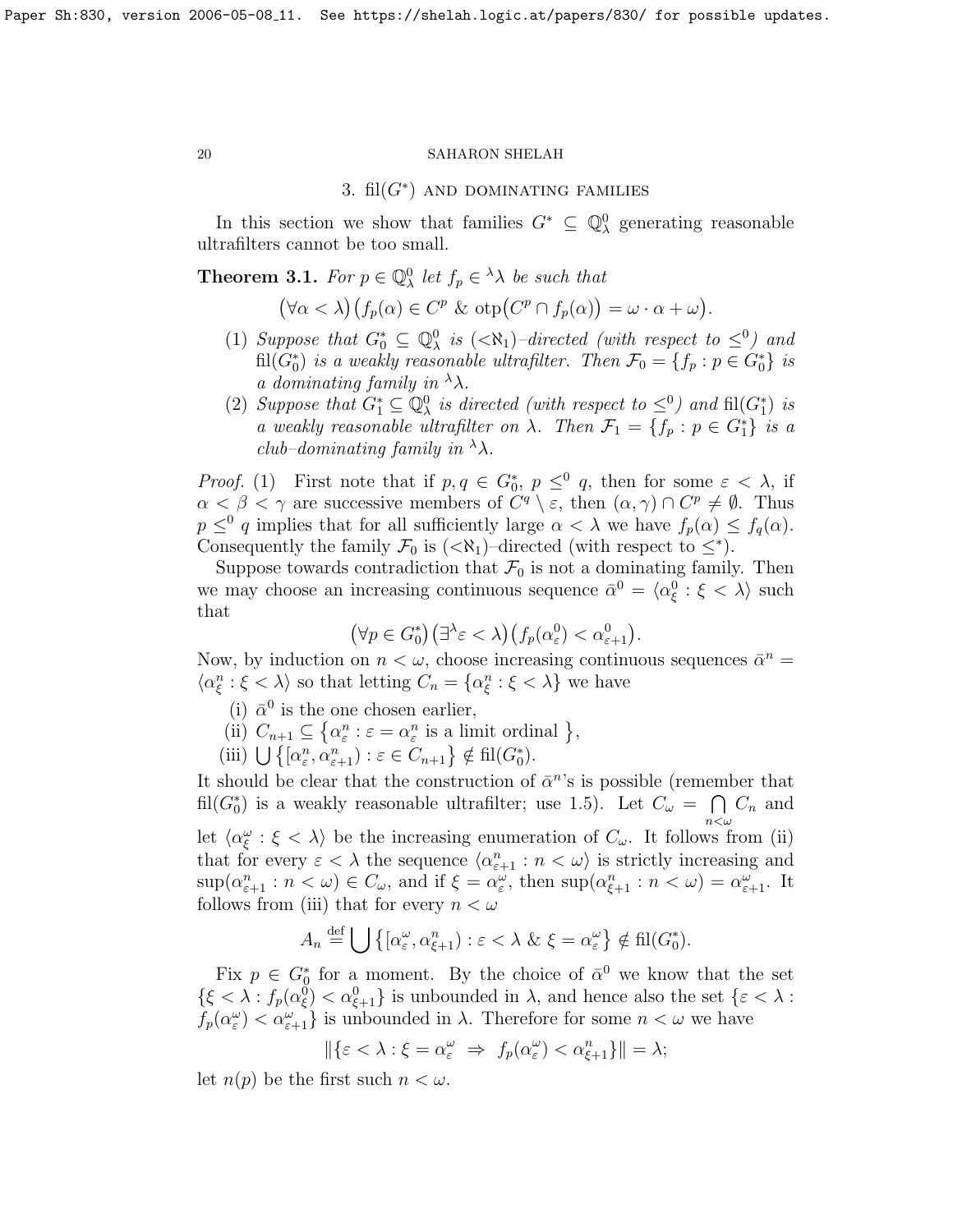Note that if  $p \leq^0 q$  are from  $G_0^*$ , then  $n(p) \leq n(q)$  (as  $f_p \leq^* f_q$ ). Consequently, since  $G_0^*$  is  $(<\aleph_1$ )–directed, there in  $n^* < \omega$  such that  $(\forall p \in$  $G_0^*(n(p) \leq n^*)$ . Look at the set  $A_{n^*}$ : for every  $p \in G_0^*$  there are  $\lambda$  many  $\varepsilon < \lambda$  such that  $\alpha_{\varepsilon}^{\omega} < f_p(\alpha_{\varepsilon}^{\omega}) < \alpha_{\xi+1}^{n^*}$ , where  $\xi = \alpha_{\varepsilon}^{\omega}$ , and so (by the definition of  $f_p$ ) we get  $A_{n^*} \in (\text{fil}(p))$ <sup>+</sup>. Since  $\text{fil}(G_0^*)$  is an ultrafilter we get an immediate contradiction with  $A_{n^*} \notin \text{fil}(G_0^*)$ .

(2) Suppose towards contradiction that  $\mathcal{F}_1$  is not club-dominating in  $\lambda \lambda$ . Then we may find an increasing function  $h \in \lambda \lambda$  such that

$$
(\forall p \in G_1^*) \left( \{\varepsilon < \lambda : f_p(\varepsilon) < h(\varepsilon) \} \text{ is stationary in } \lambda \right).
$$

Pick an increasing continuous sequence  $\langle \delta_{\xi} : \xi < \lambda \rangle \subseteq \lambda$  such that  $(\forall \xi <$  $\lambda$ )( $h(\delta_{\xi}) < \delta_{\xi+1}$ ). Since fil( $G_1^*$ ) is weakly reasonable, we may use [1.5](#page-3-1) to pick a club C of  $\lambda$  such that  $C \subseteq \{ \xi < \lambda : \delta_{\xi} = \xi \text{ is a limit ordinal } \}$  and

$$
\bigcup \big\{ [\delta_{\xi}, \delta_{\xi+1}) : \xi \in C \big\} \notin \text{fil}(G_1^*).
$$

Since fil $(G_1^*)$  is an ultrafilter, for some  $p \in G_1^*$  we have

$$
\lambda \setminus \bigcup \big\{ [\delta_{\xi}, \delta_{\xi+1}) : \xi \in C \big\} \in \text{fil}(p).
$$

However, by the choice of h, the set  $\{\xi < \lambda : \delta_{\xi} = \xi \in C \& f_p(\xi) < h(\xi)$  $\delta_{\xi+1}$  is stationary (so of size  $\lambda$ ), and we get an immediate contradiction with the definition of  $f_p$ .

Corollary 3.2.  $\mathcal{O}_0^0 \subseteq \mathbb{Q}^0_\lambda$  is  $(<\aleph_1)$ -directed (with respect to  $\leq^0$ ) and fil $(G^*)$  is a weakly reasonable ultrafilter, then  $||G_0^*|| \ge \mathfrak{d}_{\lambda}$ .

(2) If  $G_1^* \subseteq \mathbb{Q}_{\lambda}^0$  is directed (with respect to  $\leq^0$ ) and  $\widehat{\mathrm{fil}}(G_1^*)$  is a weakly reasonable ultrafilter on  $\lambda$ , then  $||G_1^*|| \ge \mathfrak{d}_{cl}(\lambda)$ .

**Proposition 3.3.** Suppose that  $G_0^* \subseteq \mathbb{Q}_{\lambda}^0$  is  $( $\lambda$ )-directed (with respect to$  $\leq_{\mathbb{Q}_{\lambda}^0}$  and fil $(G^*)$  is an ultrafilter. For  $p \in G_0^*$  let  $f_p \in \lambda_{\lambda}$  be defined as in [3.1.](#page-19-0) If  $\mathcal{F}_0 = \{f_p : p \in G_0^*\}$  is not a dominating family in  $\lambda \lambda$ , then  $\lambda$  is measurable.

*Proof.* Similarly as in the proof of [3.1\(](#page-19-0)1), we note that  $\mathcal{F}_0$  is  $( $\lambda$ )-directed$ (with respect to  $\leq^*$ ). Assume  $\mathcal{F}_0$  is not dominating family. Then may choose an increasing continuous sequence  $\langle \alpha_{\xi} : \xi < \lambda \rangle$  such that

$$
(\forall p \in G_0^*) \big(\exists^{\lambda} \varepsilon < \lambda \big) \big(f_p(\alpha_{\varepsilon}) < \alpha_{\varepsilon+1}\big).
$$

Let

$$
\mathcal{U} = \Big\{ A \subseteq \lambda : \big( \exists p \in G_0^* \big) \big( \exists \delta < \lambda \big) \big( \forall \varepsilon > \delta \big) \big( f_p(\alpha_{\varepsilon}) < \alpha_{\varepsilon+1} \Rightarrow \varepsilon \in A \big) \Big\}.
$$

We are going to show that U is a  $\lambda$ -complete uniform ultrafilter on  $\lambda$ . It should be clear that U includes all co-bounded subsets of  $\lambda$  and that it is a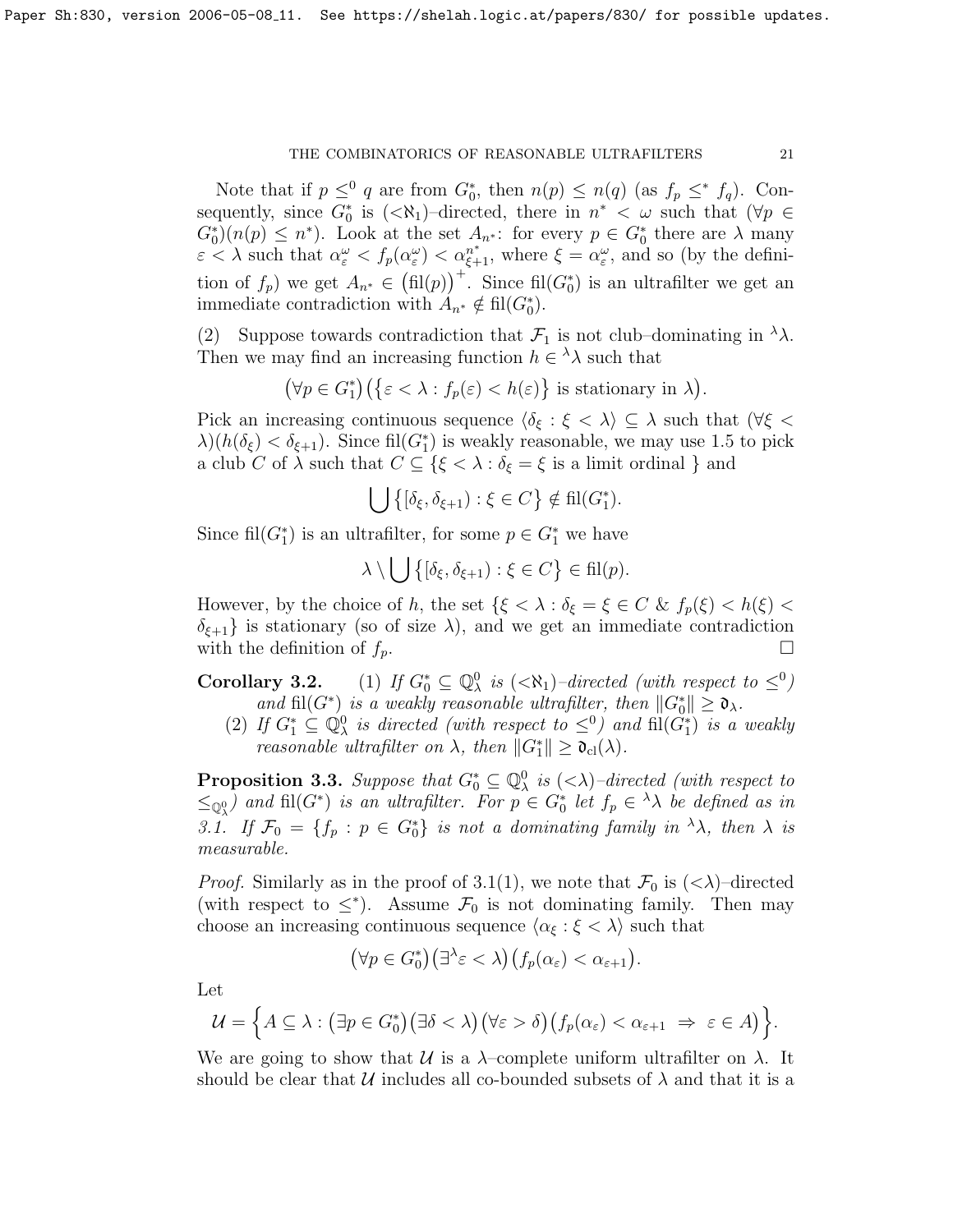$\lambda$ -complete filter (remember that  $\mathcal{F}_0$  is  $\langle \lambda$ -directed). To show that it is an ultrafilter suppose that  $A \subseteq \lambda$  and let

$$
B = \bigcup \{ [\alpha_{\varepsilon}, \alpha_{\varepsilon + 1}) : \varepsilon \in A \} \subseteq \lambda.
$$

Since fil $(G_0^*)$  is an ultrafilter, then either  $B \in fil(G_0^*)$  or  $\lambda \setminus B \in fil(G_0^*)$ . Suppose that the former happens, so we may choose  $p \in G_0^*$  such that  $B \in \text{fil}(p)$ . Then for some  $\delta < \lambda$  we have

$$
(\forall \beta \in C^p \setminus \delta) (B \cap Z_{\beta}^p \in d_{\beta}^p).
$$

Now, if  $\varepsilon > \delta$  and  $f_p(\alpha_{\varepsilon}) < \alpha_{\varepsilon+1}$ , then  $[\alpha_{\varepsilon}, \alpha_{\varepsilon+1}) \cap B \neq \emptyset$  and thus  $[\alpha_{\varepsilon}, \alpha_{\varepsilon+1}) \subseteq B$ , so  $\varepsilon \in A$ . Consequently  $A \in \mathcal{U}$  (as witnessed by  $p, \delta$ ). In the same manner one shows that if  $\lambda \setminus B \in \text{fil}(G_0^*)$ , then  $\lambda \setminus A \in \mathcal{U}$ .

# 4. Open problems and further investigations

It may well be that our forcing techniques for uncountable  $\lambda$  are still not strong enough to carry out the arguments parallel to the consistency results for ultrafilters on  $\omega$ . However, we feel that the recent progress in the theory of forcing iterated with uncountable supports (as exemplified by [\[She03\]](#page-23-1), Rosłanowski and Shelah [\[RS01\]](#page-22-8), [\[RS07\]](#page-22-6), [\[RS06\]](#page-22-9) and Eisworth [\[Eis03\]](#page-22-10)) may prove to be useful in developing iterated forcing for "killing" and/or "preserving" some subfamilies of the class of reasonable ultrafilters. In particular, in Roslanowski and Shelah [\[RS11\]](#page-23-2) we continue the research of the present paper and we introduce super reasonable ultrafilters which are stronger than very reasonable ultrafilters. We show that for inaccessible  $\lambda$  it is consistent that there are such ultrafilters determined by generating systems of size less than  $2^{\lambda}$ , and we also prove a result on preserving them in  $\lambda$ -support iterations. We also show that consistently there are no super reasonable ultrafilters. These results may be interpreted as some progress towards generalizing (a), (b) and (c) from the Introduction. However, several other natural problems remain untouched. One of the main questions we are interested in is

**Problem 4.1.** Let  $\lambda$  be a regular uncountable cardinal. Is it provable in  $ZFC$  that there exist reasonable ultrafilters on  $\lambda$ ? Very reasonable? (See  $2.5(4,5)$  $2.5(4,5)$ .

Problem 4.2. Is it consistent that there exists a very reasonable ultrafilter D on  $\lambda$  such that for every very reasonable ultrafilter D' on  $\lambda$  for some function  $f \in \mathcal{F}_{\lambda}$  we have  $D/f = D'/f$ ?

Since in the present paper we deal with dividing by  $f \in \mathcal{F}_{\lambda}$ , and the normal ultrafilters are fixed points for this operation, the natural question is: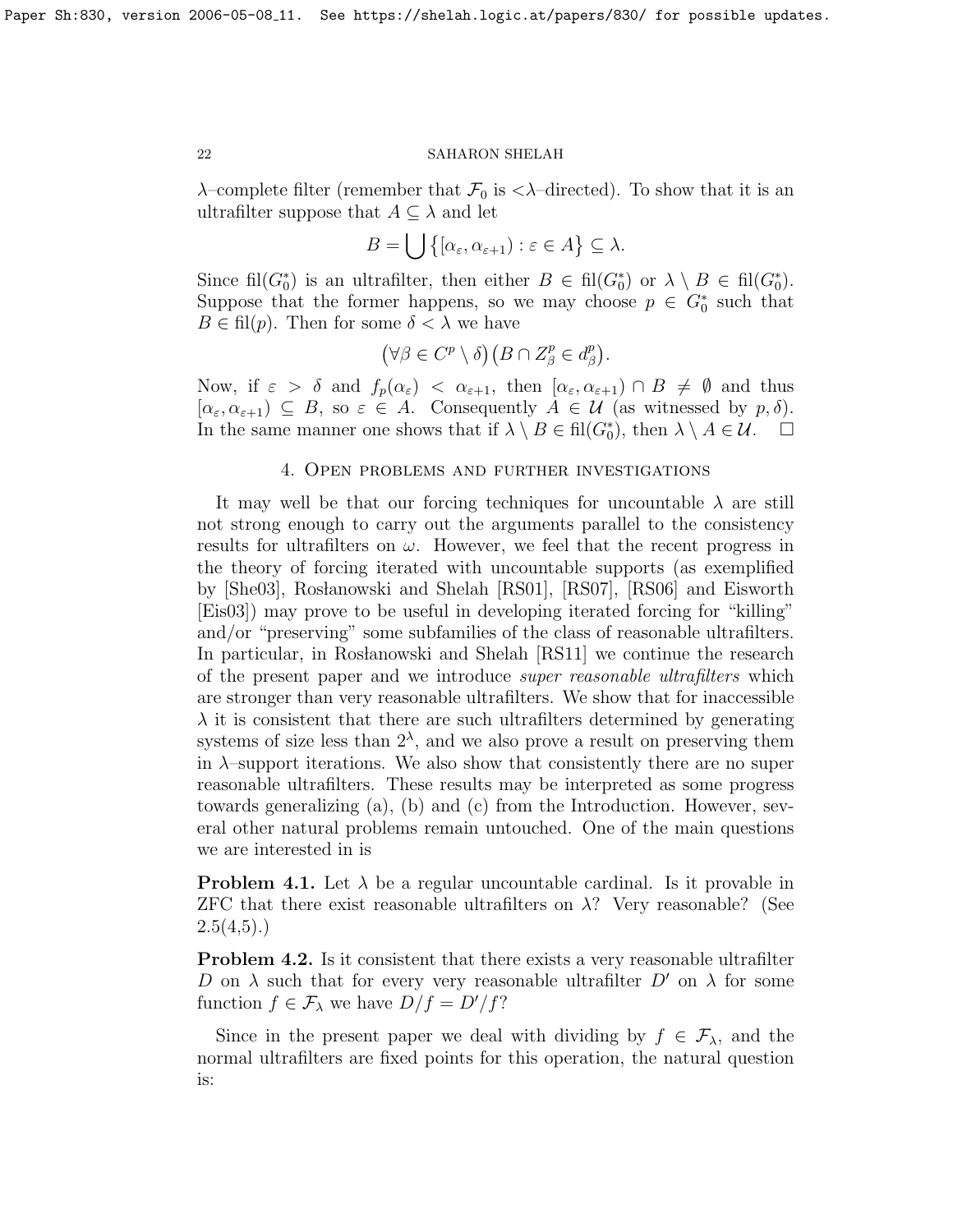**Problem 4.3.** Is it consistent that for every  $D \in \text{uuf}$  there is  $f \in \mathcal{F}_{\lambda}$  such that either  $D/f$  is normal or  $D/f$  is reasonable (or even very reasonable)?

We may also re-interpret our aim as follows.

- Definition 4.4. (1) Let  $UE^*_{\lambda,\mu}$  be the family of all  $( $\mu$ )-directed (with$ respect to  $\leq^0$ ) subsets  $G^*$  of  $\mathbb{Q}^0_\lambda$  such that fil $(G^*)$  is a proper ultrafilter on  $\lambda$ ;
	- (2)  $\mathrm{UF}^*_{\lambda,\mu} = \left\{ \mathrm{fil}(G^*) : G^* \in \mathrm{UE}^*_{\lambda,\mu} \right\}; \mathrm{UF}^*_{\lambda} = \mathrm{UF}^*_{\lambda,\lambda^+} \text{ and } \mathrm{UF}_{\lambda} = \mathrm{UF}^*_{\lambda,\aleph_0}.$

Aim 4.5. Investigate  $UF_{\lambda}^*$ ,  $UF_{\lambda}$ ; in particular can we have: any two of them have common quotients.

We expect that the forcing theorems needed for further research will be similar to [\[She03\]](#page-23-1) and more so to [\[RS01,](#page-22-8) [RS07,](#page-22-6) [RS06\]](#page-22-9), in some respects, and for others to [\[She\]](#page-23-3).

Let us also note that combinatorial aspects of generating ultrafilters by means similar to generating systems of Definition [2.5](#page-0-0) will be studied in Rosłanowski and Shelah [\[RS08\]](#page-22-5).

# **REFERENCES**

- <span id="page-22-1"></span>[BS87] Andreas R. Blass and Saharon Shelah, *There may be simple P*<sub>N<sub>1</sub></sub>- and P<sub>N<sub>2</sub></sub>points and the Rudin-Keisler ordering may be downward directed, Ann. Pure Appl. Logic 33 (1987), no. 3, 213–243. MR 879489
- <span id="page-22-4"></span>[CS95] James Cummings and Saharon Shelah, Cardinal invariants above the continuum, Ann. Pure Appl. Logic 75 (1995), no. 3, 251–268, [arXiv: math/9509228.](https://arxiv.org/abs/math/9509228) MR 1355135
- <span id="page-22-10"></span>[Eis03] Todd Eisworth, On iterated forcing for successors of regular cardinals, Fundamenta Mathematicae 179 (2003), 249–266.
- <span id="page-22-2"></span>[Git81] Moti Gitik, On nonminimal p-points over a measurable cardinal, Annals of Mathematical Logic 20 (1981), 269–288.
- <span id="page-22-3"></span>[Jec03] Thomas Jech, Set theory, Springer Monographs in Mathematics, Springer-Verlag, Berlin, 2003, The third millennium edition, revised and expanded.
- <span id="page-22-7"></span>[MRS05] Pierre Matet, Andrzej Rosłanowski, and Saharon Shelah, Cofinality of the nonstationary ideal, Trans. Amer. Math. Soc.  $357$  (2005), no. 12, 4813-4837, [arXiv:](https://arxiv.org/abs/math/0210087) [math/0210087.](https://arxiv.org/abs/math/0210087) MR 2165389
- <span id="page-22-0"></span>[RS99] Andrzej Rosłanowski and Saharon Shelah, Norms on possibilities. I. Forcing with trees and creatures, Mem. Amer. Math. Soc.  $141$  (1999), no. 671, xii+167, [arXiv: math/9807172.](https://arxiv.org/abs/math/9807172) MR 1613600
- <span id="page-22-8"></span>[RS01] , Iteration of  $\lambda$ -complete forcing notions not collapsing  $\lambda^+$ , Int. J. Math. Math. Sci. 28 (2001), no. 2, 63–82, [arXiv: math/9906024.](https://arxiv.org/abs/math/9906024) MR 1885053
- <span id="page-22-9"></span>[RS06] , Reasonably complete forcing notions, Set theory: recent trends and applications, Quad. Mat., vol. 17, Dept. Math., Seconda Univ. Napoli, Caserta, 2006, [arXiv: math/0508272,](https://arxiv.org/abs/math/0508272) pp. 195–239. MR 2374767
- <span id="page-22-6"></span>[RS07] , Sheva-Sheva-Sheva: large creatures, Israel J. Math. 159 (2007), 109– 174, [arXiv: math/0210205.](https://arxiv.org/abs/math/0210205) MR 2342475
- <span id="page-22-5"></span>[RS08] , Generating ultrafilters in a reasonable way, MLQ Math. Log. Q. 54 (2008), no. 2, 202–220, [arXiv: math/0607218.](https://arxiv.org/abs/math/0607218) MR 2402629